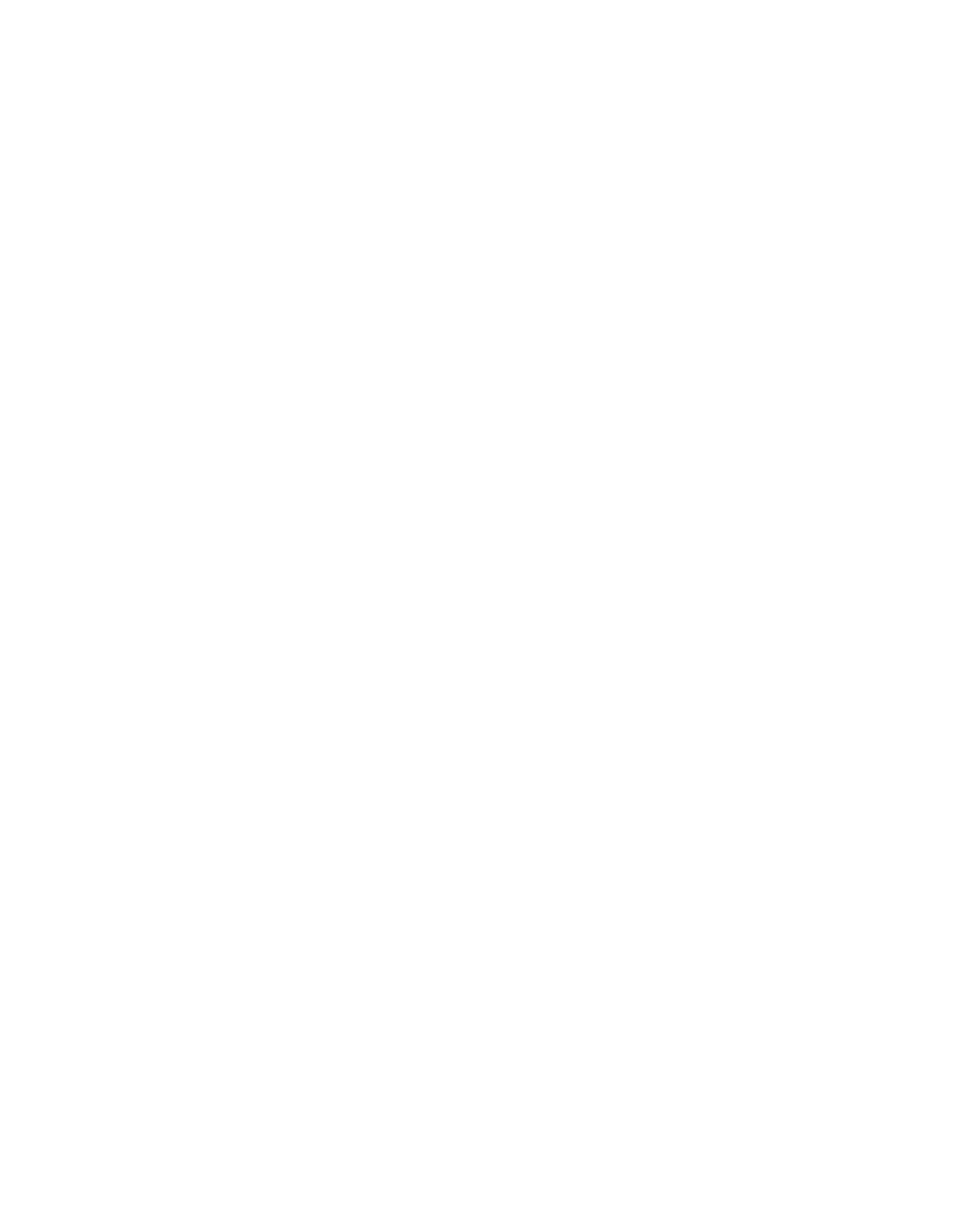

# **POLITICAL PARTIES BILL 2009**

# **(BILL NO. 17 OF 2009)**

A

BILL

Entitled

**AN ACT** TO PROVIDE FOR THE REGISTRATION, ADMINISTRATION AND MANAGEMENT OF POLITICAL PARTIES AND RELATED MATTERS

**ENACTED** by the National Parliament of Solomon Islands.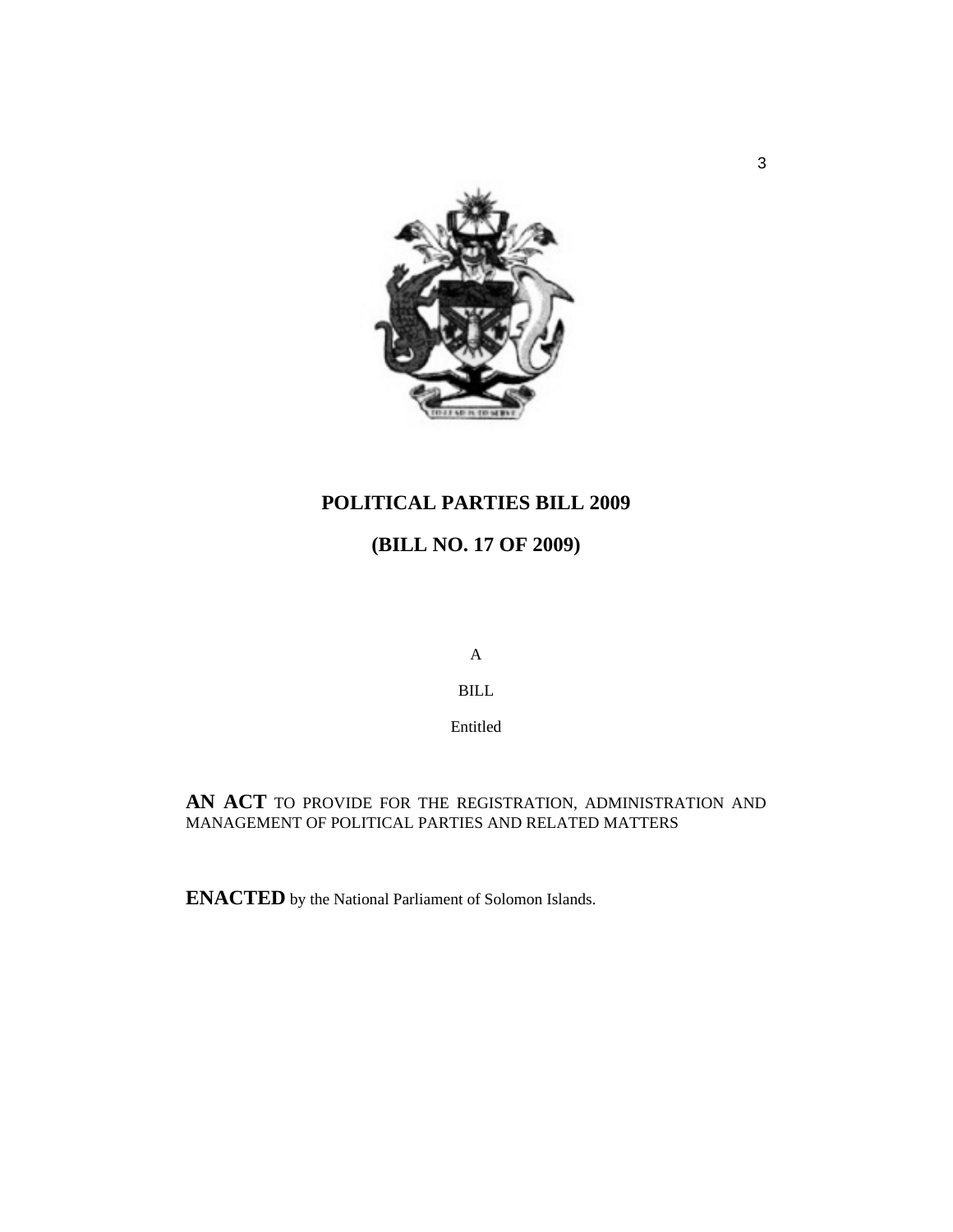#### **ARRANGEMENT OF CLAUSES**

# **PART 1 – PRELIMINARY**

- 1. Short title and commencement
- 2. Interpretation
- 3. Objects of the Act

# **PART 2 – APPOINTMENTS OF COMMISSIONERS, REGISTRAR AND OTHER OFFICERS AND THE FUNCTIONS AND POWERS OF THE COMMISSION**

- 4. Appointment of the commissioners
- 5. Functions and powers of the Commission
- 6. Meetings
- 7. Power to give directions and delegation
- 8. Commission not subject to control
- 9. Funds of the Commission
- 10. Allowances
- 11. Registrar and other officers
- 12. Functions of the Registrar

# **PART 3 – REGISTRATION AND AMALGAMATION OF POLITICAL PARTIES**

- 13. Registration and register of political parties and members
- 14. Political party as body corporate
- 15. Power to grant approval of registration
- 16. Applications for registration
- 17. Entries in the register
- 18. Amendment to particulars in the register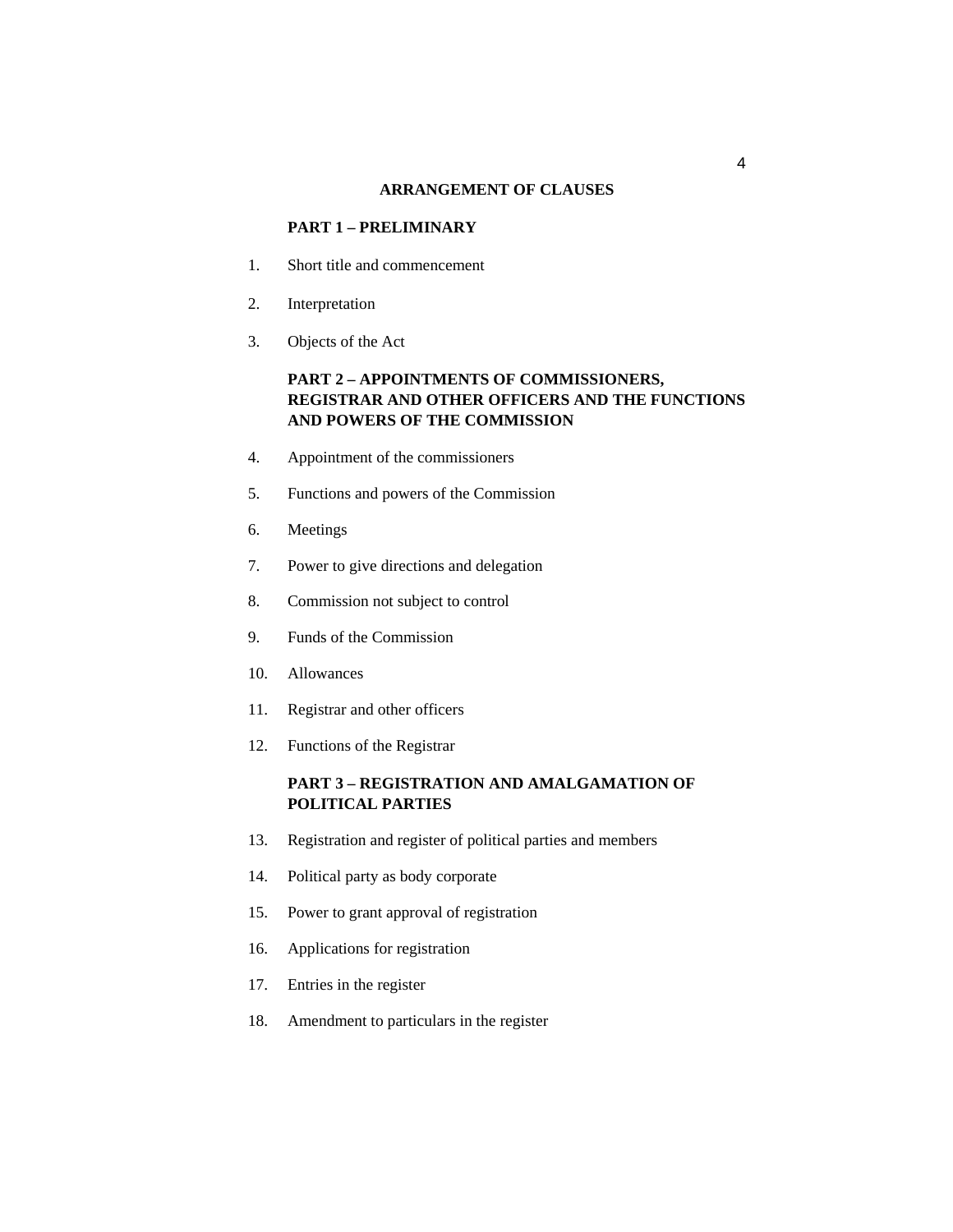- 19. Amalgamation of political parties
- 20. Review of list of political parties
- 21. Removal from the register

# **PART 4 - CONSTITUTION OF POLITICAL PARTIES**

- 22. Constitution of political parties
- 23. Minimum age for membership
- 24. Reservation for women candidates
- 25. Right of independent candidates to join political party
- 26. Chief executive officers for political parties
- 27. Declaration and consent for membership
- 28. Multiple memberships prohibited
- 29. Non-citizens prohibited from membership

#### **PART 5 - PUBLIC FUNDING AND FINANCIAL REPORTING OF POLITICAL PARTIES**

- 30. Political Parties Central Fund
- 31. Entitlements of political parties
- 32. Income and election expenses
- 33. Quarterly returns
- 34. Annual financial reports
- 35. Financial agents for political parties
- 36. Power of Commission to audit

#### **PART 6 - COALITION AGREEMENTS**

- 37. Formation of coalition agreements
- 38. Political parties to enter into one coalition agreement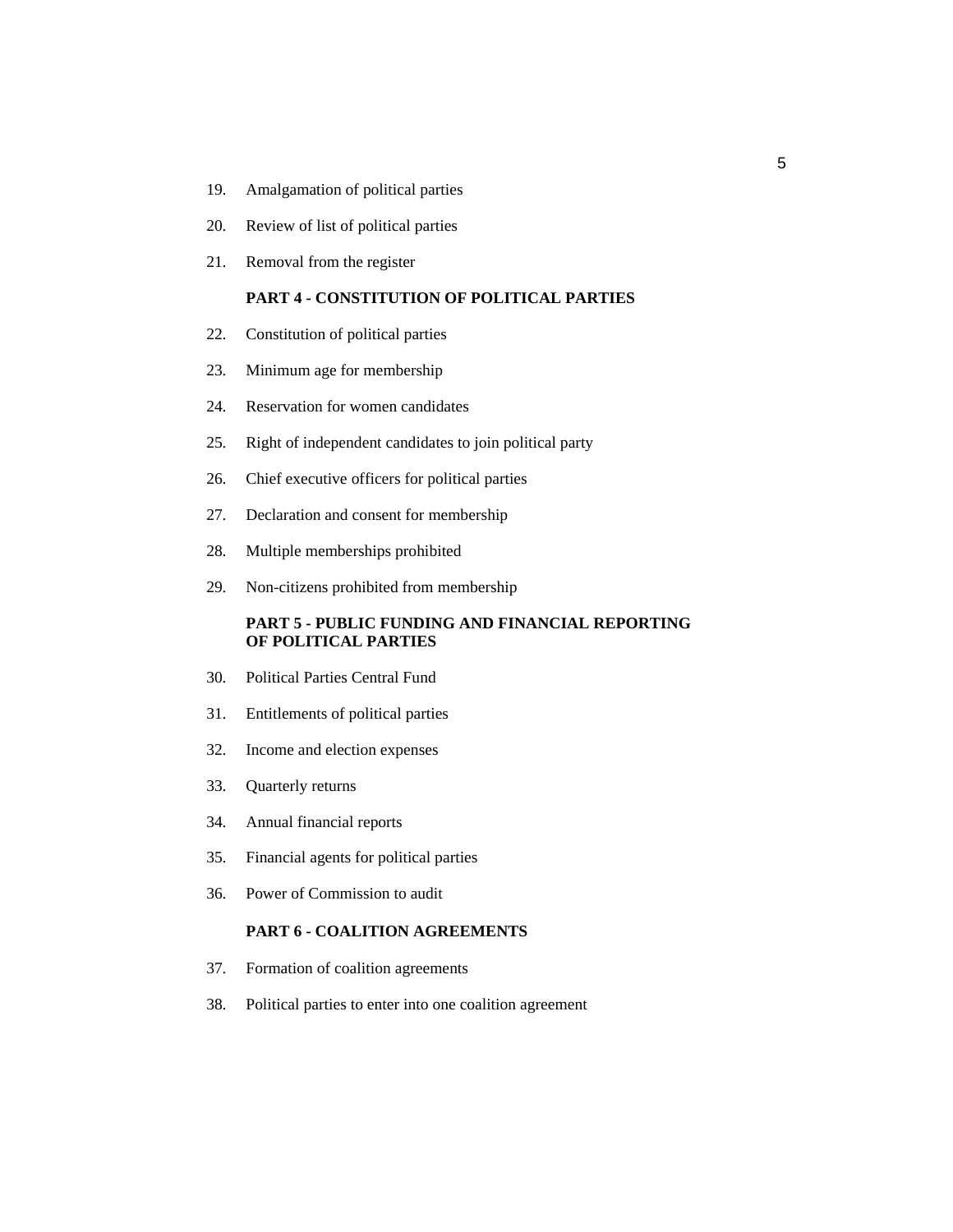#### **PART 7 – POLITICAL PARTY CANDIDATES**

- 39. List of political party candidates
- 40. Registered members to be selected as candidates

# **PART 8 - NON-CONTESTING PARTIES**

- 41. Declaration as non-contesting party
- 42. Election activity licence
- 43. Disclosure of funds
- 44. Refusal of licence
- 45. Appeals to Commission
- 46. List of non-contesting parties

# **PART 9 – MISCELLANEOUS**

- 47. Exemptions from liability
- 48. Right to make complaints
- 49. Appeal to the High Court
- 50. Regulations
- 51. Transitional
- 52. Consequential amendments

**Schedule** 1 – Appointments of Commissioners

**Schedule 2**– Minimum provisions for political party constitution and rules

**Schedule 3** – Minimum Rules for Coalition Agreements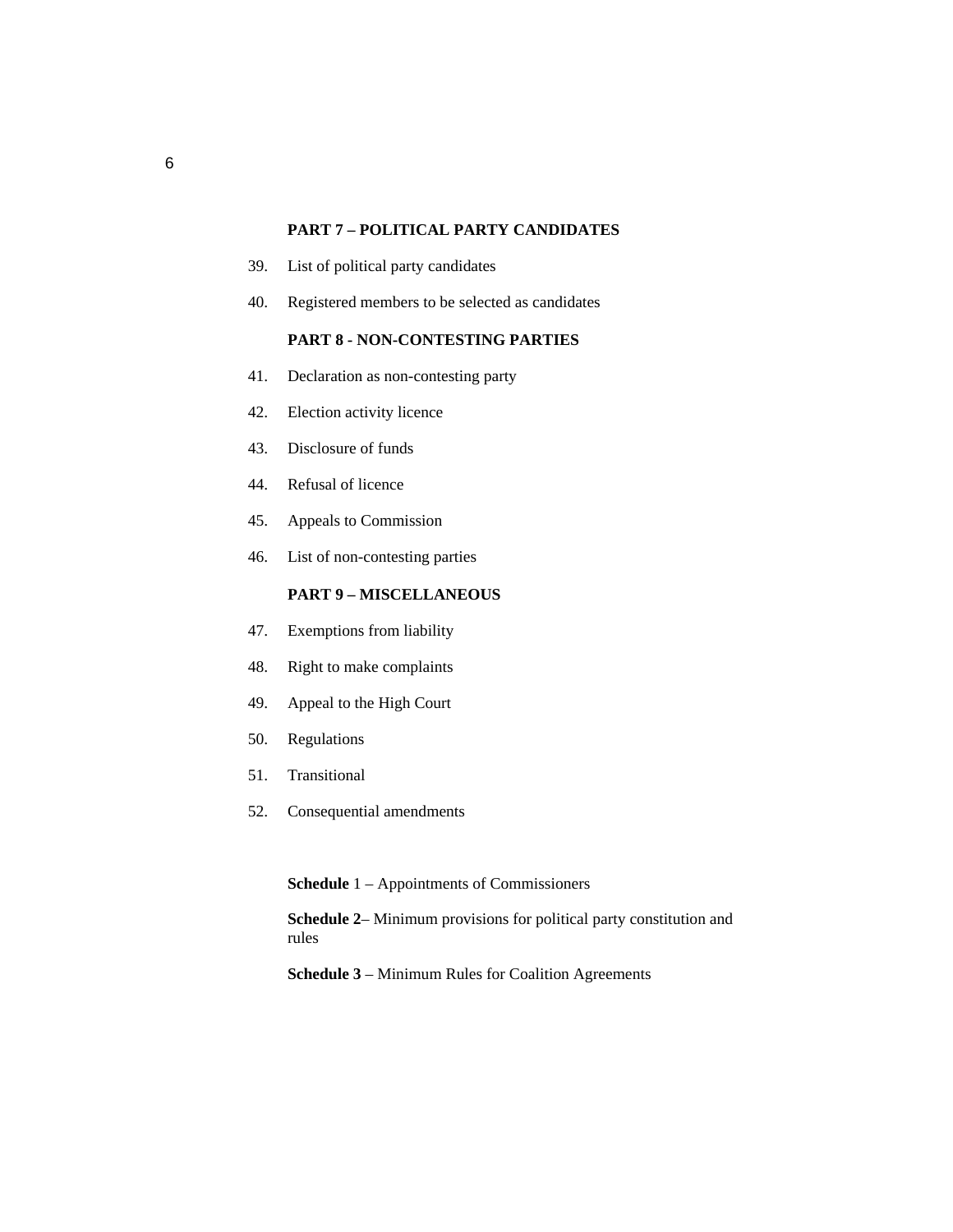#### **POLITICAL PARTIES BILL 2009**

#### **PART 1 – PRELIMINARY**

**1.** (1) This Act may be cited as the Political Parties Act 2009, and commences on a date appointed by the Minister, by notice in the *Gazette*.

Short title and commencement

**2.** In this Act, unless the context otherwise requires – Interpretation

"chief executive officer" means the chief executive officer of a political party;

"coalition agreement" means an agreement or memorandum of understanding of two or more political parties made under this Act for purposes of forming a coalition or for mutual cooperation;

"Commission" means the Political Party Integrity Commission established by section 69D of the Constitution;

"commissioner" means a member of the Commission;

"constitution" of a political party, means the constitution and rules of the political party made in compliance with all minimum rules set out in Schedule 2;

"donations" includes –

- (a) monies, gifts, goods, donor's services, services paid for by others but not of donor's own labour;
- (b) discount given on goods or services;
- (c) monies paid in excess of market value for services provided by a political party;
- (d) credit offered at terms more favourable than normal commercial terms and conditions prevailing at the time; and
- (e) any other property (or its value) donated to a political party;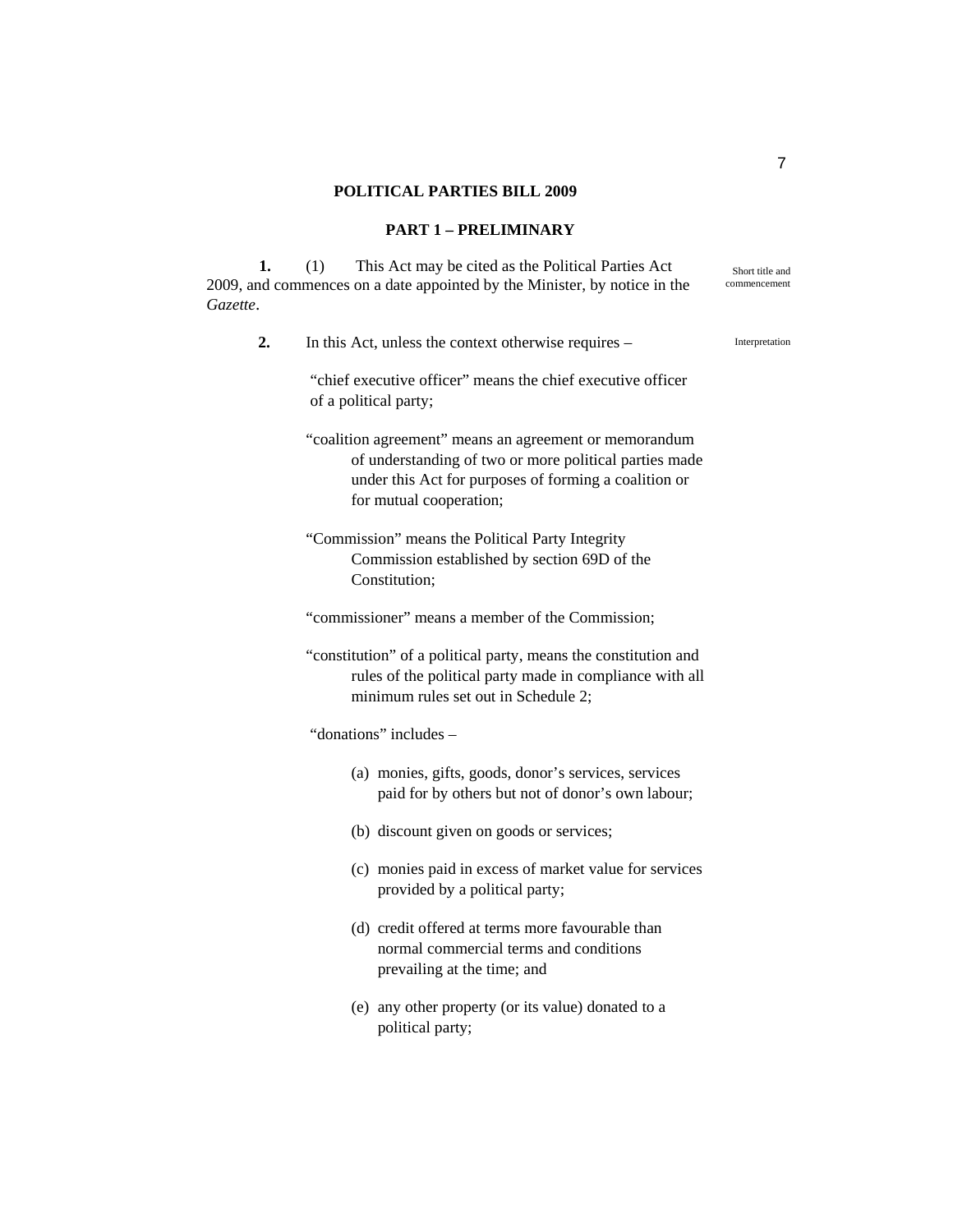- "election activity licence" means a licence issued under section  $42(1)$ ;
- "election day" means an election day appointed pursuant to section 24 of the National Parliament (Electoral Provisions) Act (Cap.87);
- "election period" means the period commencing on the day when the Governor General appoints an election day under section 24 of National Parliament (Electoral Provisions) Act (Cap.87) and ending on the day when the result of the election is published under section 57(2) of that Act;

"general election" means a general election or an election conducted under the National Parliament (Electoral Provisions) Act (Cap.87);

- "Fund" means the Central Political Parties Fund established by section 30;
- "independent candidate" means a candidate who is not nominated by a political party;
- "newspaper" means any newspaper published and having wide circulation in Solomon Islands;
- "non-contesting party" means a person, group or entity which undertakes any promotion, campaigning, advocacy, fundraising or financing activities during election period in connection with an election in that period;
- "political party" means a political party registered under this Act;
- "public office related offence" means any offence under any law in relation to the conduct in public office of a person listed under section 93 of the Constitution, and includes a breach of the Leadership Code (Further Provisions) Act (Cap.86) or other laws prescribing other codes or standards of conduct for such persons;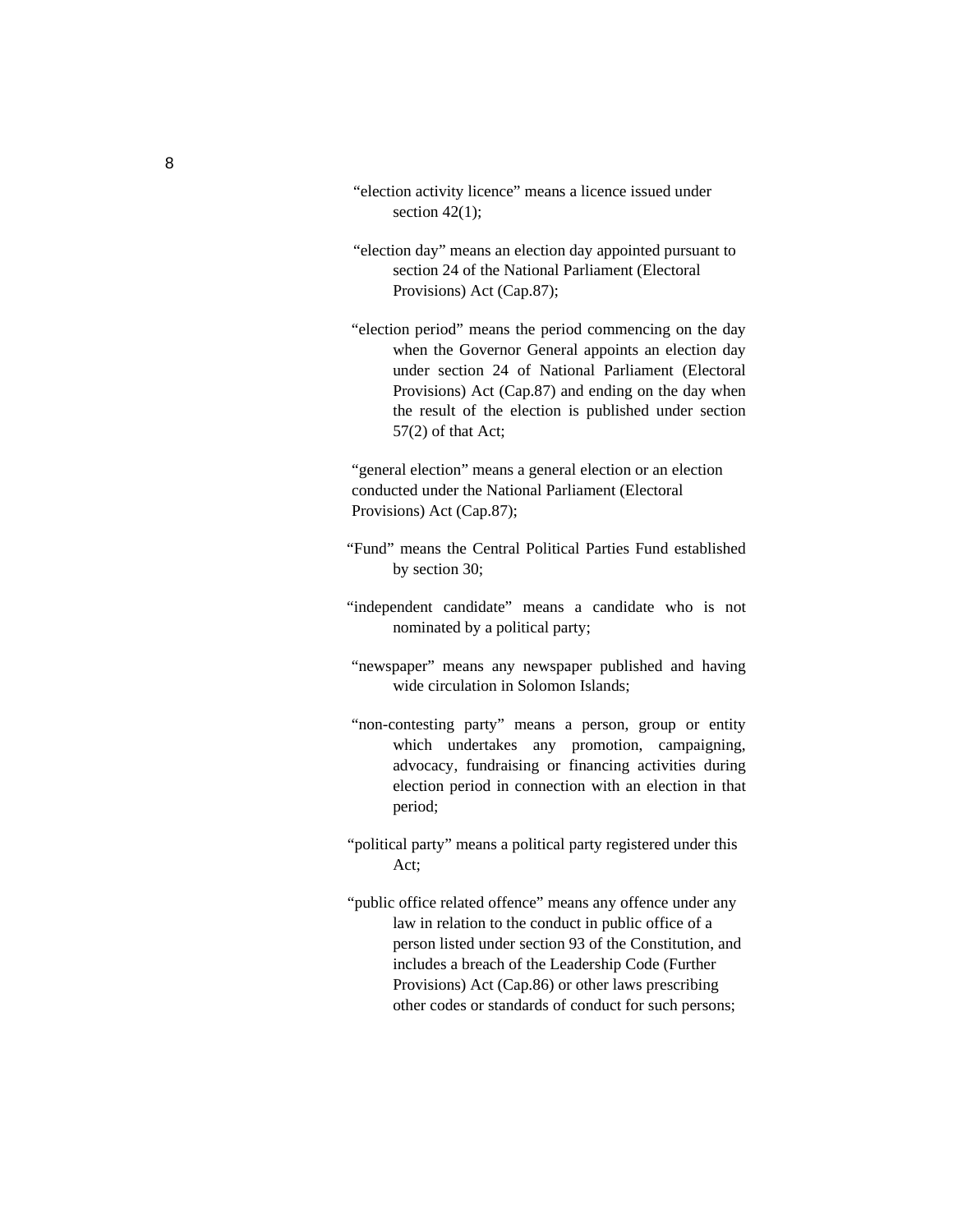"Registrar" means the Registrar of political parties appointed pursuant to section 11.

- **3.** The objects of this Act are
	- (a) to develop a strong, viable and transparent political party system for the purposes of ensuring and fostering stability of the Government and better political and governance relationship between the public and the members of Parliament;
	- (b) to enhance and facilitate the development and administration of political parties to ensure that political parties are organised in a transparent and democratic manner;
	- (c) to provide a framework for the registration, administration and development of political parties and their operations, as corporate bodies operating under democratic principles and values; and
	- (d) to foster better relationships and understanding between the public and political parties to ensure that the roles of political parties focus on building a united Solomon Islands for lasting peace, stability, tolerance and understanding.

## **PART 2 – APPOINTMENTS OF COMMISSIONERS, REGISTRAR AND OTHER OFFICERS AND THE FUNCTIONS AND POWERS OF THE COMMISSION**

**4.** (1) For the purposes of section 69D of the Constitution, the object of this Part is to provide further provisions in relation to the functions, powers and duties of the Commission.

> (2) The commissioners shall be appointed in accordance with Schedule 1.

> (3) A person shall not be appointed as a commissioner if the person –

> > (a) is currently a member of a political party or is currently involved in the administration of a political party or has been a member or involved in the formation, registration and

Appointment of the commissioners

Objects of the Act

9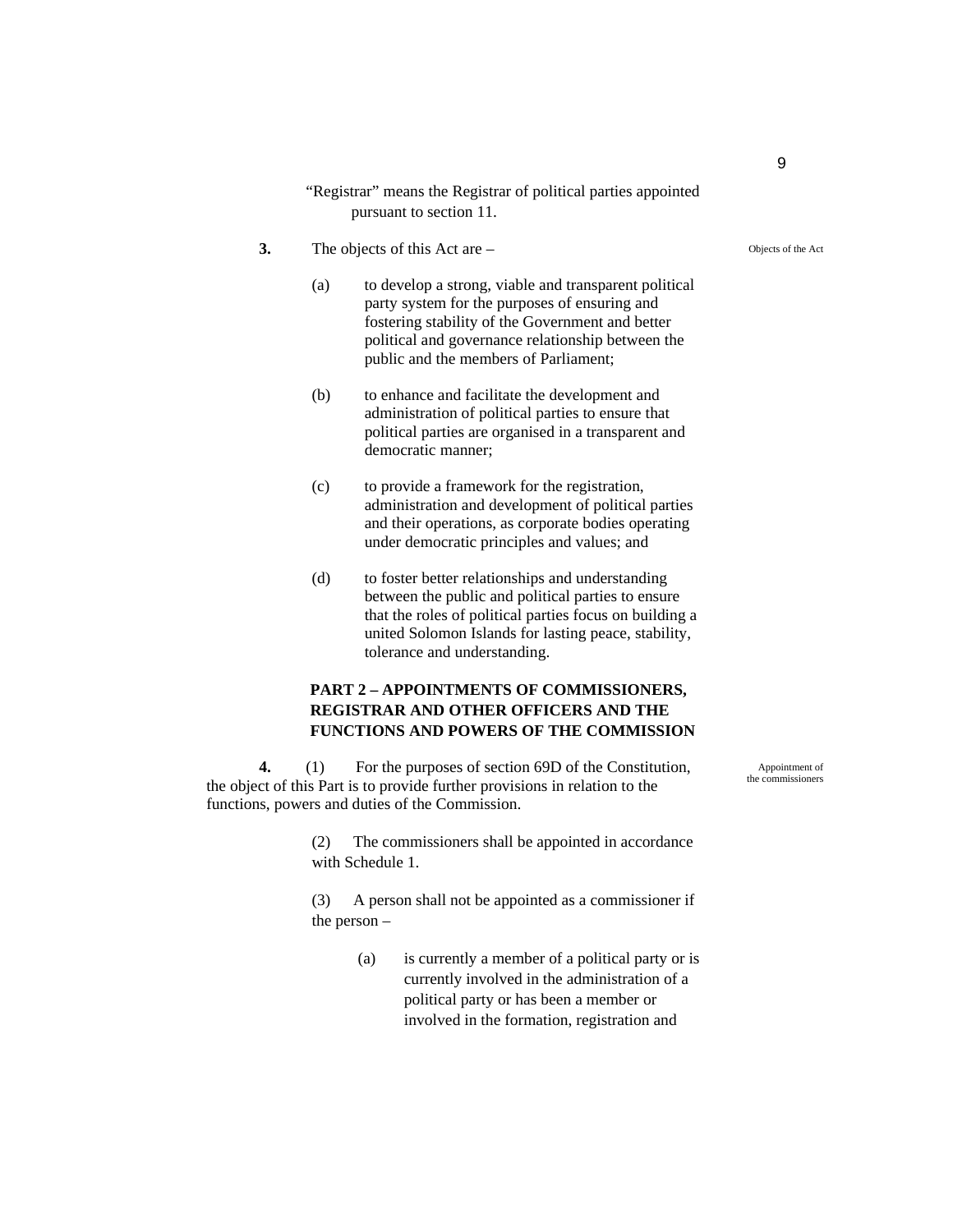administration of the political party in the last four years;

- (b) is a member of Parliament or a provincial assembly or has been a member of Parliament or a provincial assembly in the last four years; or
- (c) is serving a sentence for any offence or has been convicted of a public office related offence or any electoral offence.

(4) A commissioner may be appointed for a term not exceeding 5 years.

- **5.** (1) The functions of the Commission are
	- (a) to formulate, monitor and review the policies relating to this Act in respect of the regulation of political parties;
	- (b) to administer this Act;
	- (c) to prepare an annual report on the operations of this Act, and submit it to the Clerk of Parliament to be presented in Parliament by the Prime Minister or a Minister;
	- (d) to supervise the office of the Registrar;
	- (e) to carry out public education and awareness on the provisions of this Act and other laws affecting this Act; and
	- (f) to perform other functions given to it under this Act or any other written law.
	- (2) The powers of the Commission are
		- (a) to register and to remove the registration of political parties;
		- (b) to make written guidelines in relation to integrity standards for political parties;

Functions and powers of the Commission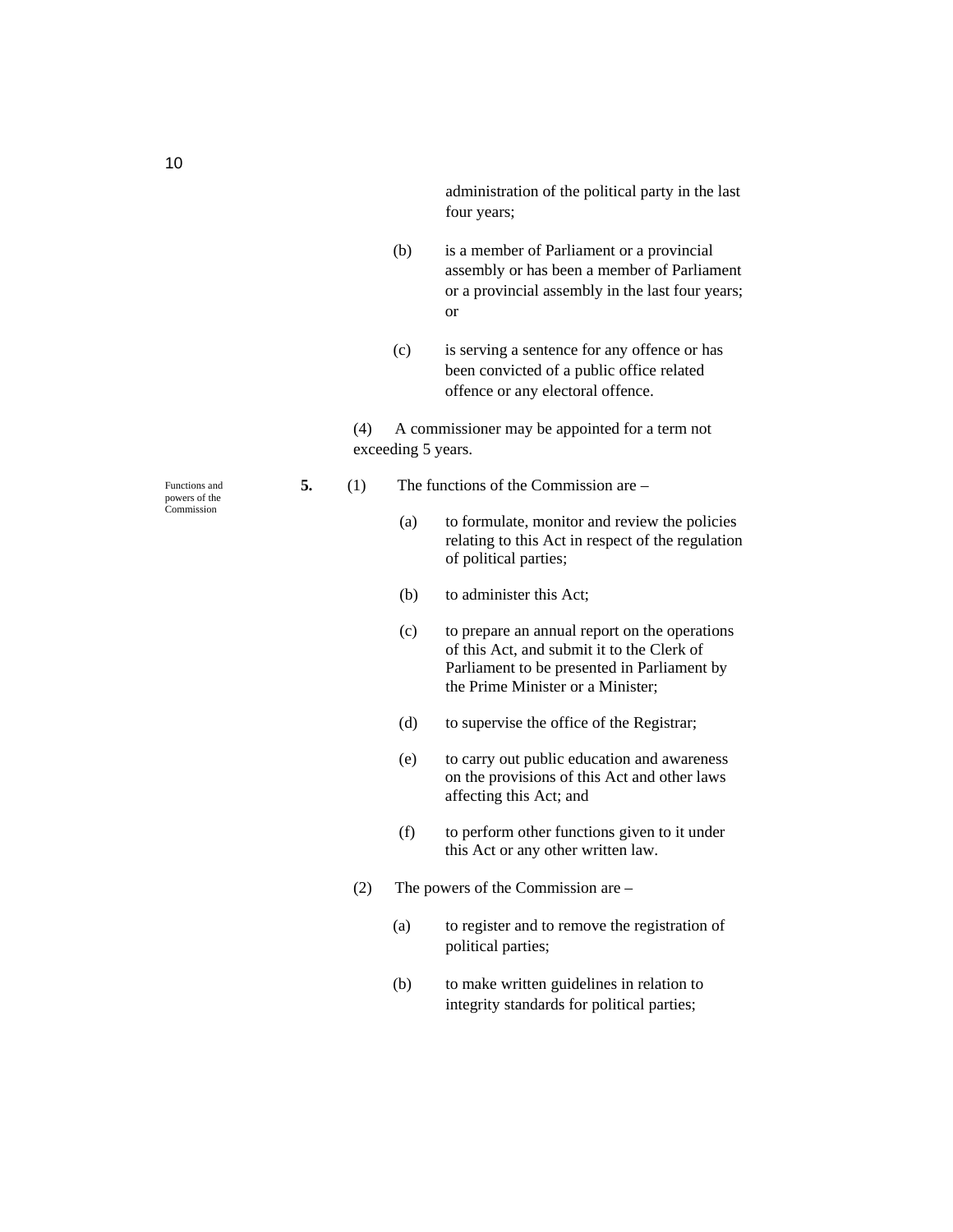|                                              |                 | (c)         | to investigate or enquire into the affairs of a<br>political party for the purposes of ascertaining<br>any breach of this Act; and            |                                               |
|----------------------------------------------|-----------------|-------------|-----------------------------------------------------------------------------------------------------------------------------------------------|-----------------------------------------------|
|                                              |                 | (d)         | to exercise any other powers given to it under<br>this Act or any other written law.                                                          |                                               |
|                                              | (3)             |             | The Commission may, for the purpose of this Act,<br>invite any person to give specialist or expert advice to it.                              |                                               |
|                                              | (4)             | Commission. | The Commission may designate a public officer, other<br>than the Registrar or Assistant Registrar, as Secretary to the                        |                                               |
| 6.<br>months to be convened by the Chairman. | (1)             |             | The Commission shall meet at least once every three                                                                                           | Meetings                                      |
|                                              | (2)<br>members. |             | The quorum for a meeting of the Commission is four                                                                                            |                                               |
|                                              | (3)             |             | The Commission may regulate its own procedures.                                                                                               |                                               |
| 7.                                           | (1)             |             | The Commission may give general or specific policy<br>direction to the Registrar who shall comply or act upon such direction.                 | Power to give<br>directions and<br>delegation |
|                                              | (2)             | Commission. | The Commission may delegate its functions or<br>powers to the Registrar or any other senior officer of the                                    |                                               |
| 8.<br>than a court.                          |                 |             | Subject to the provisions of this Act, the Commission shall<br>not be subject to any direction by or control of any person or authority other | Commission not<br>subject to control          |
| 9.                                           |                 |             | The funds for the Commission to administer this Act shall<br>comprise funds appropriated by Parliament, and from other sources.               | Funds of the<br>Commission                    |
| 10<br>prescribed by regulations.             |                 |             | The Commissioners are entitled to allowances, as are                                                                                          | Allowances                                    |
| 11.                                          | (1)             |             | This section establishes the position of a Registrar, as<br>a public office, who is to be appointed under section 116 of the Constitution.    | Registrar and other<br>officers               |
|                                              | (2)             |             | A person shall not be appointed as a Registrar if the<br>person is disqualified pursuant to section 4(3).                                     |                                               |

11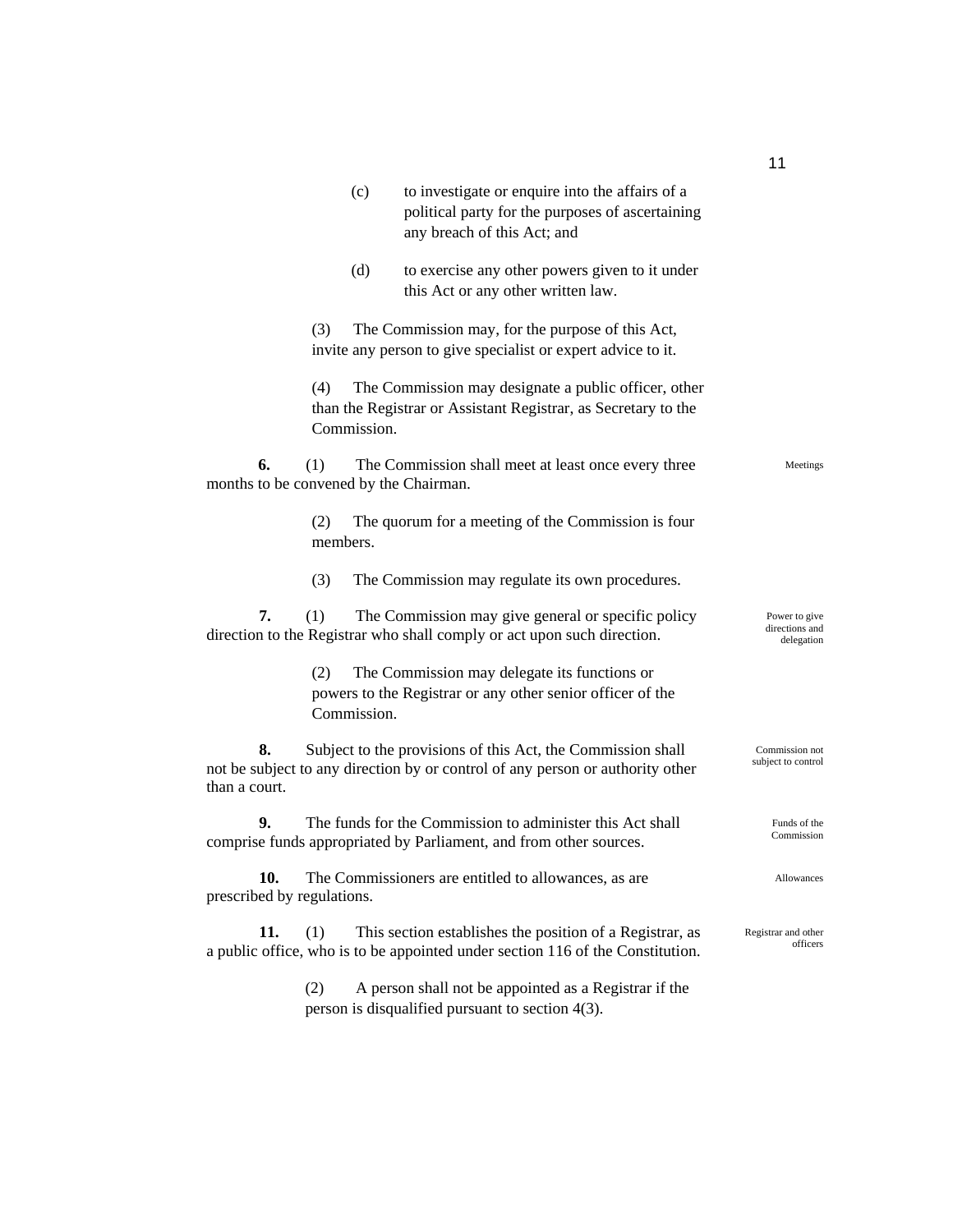(3) Until such time when the Registrar is appointed, a public officer, equivalent to Permanent Secretary level, appointed by the Public Service Commission shall perform the functions and powers of the Registrar.

(4) An Assistant Registrar and such other public officers required for the better administration of this Act are to be appointed under section 116 of the Constitution.

#### **12.** The functions of the Registrar are –

- (a) to manage the day-to-day operations of the office of the Registrar;
- (b) to supervise other officers and employees;
- (c) to perform any function or power under this Act as assigned or delegated by the Commission; and
- (d) to perform other functions given to him under this Act or other written law.

# **PART 3 –REGISTRATION AND AMALGAMATION OF POLITICAL PARTIES**

**13.** (1) Any group of at least one hundred individuals that wishes to form a political party shall register the group as a political party under this Act. Registration and register of political parties and members

> (2) Without limiting section 25 or the right of a person to stand as an independent candidate, any group of two or more individuals shall not select, endorse or nominate a person as its candidate for election as a member of that group in Parliament, and any such selection, endorsement or nomination is invalid for such purposes unless the group is registered in compliance with the requirements of this Act as a political party.

(3) This section establishes the register of political parties in a form approved by the Commission and shall be kept and maintained by the Registrar.

Functions of the Registrar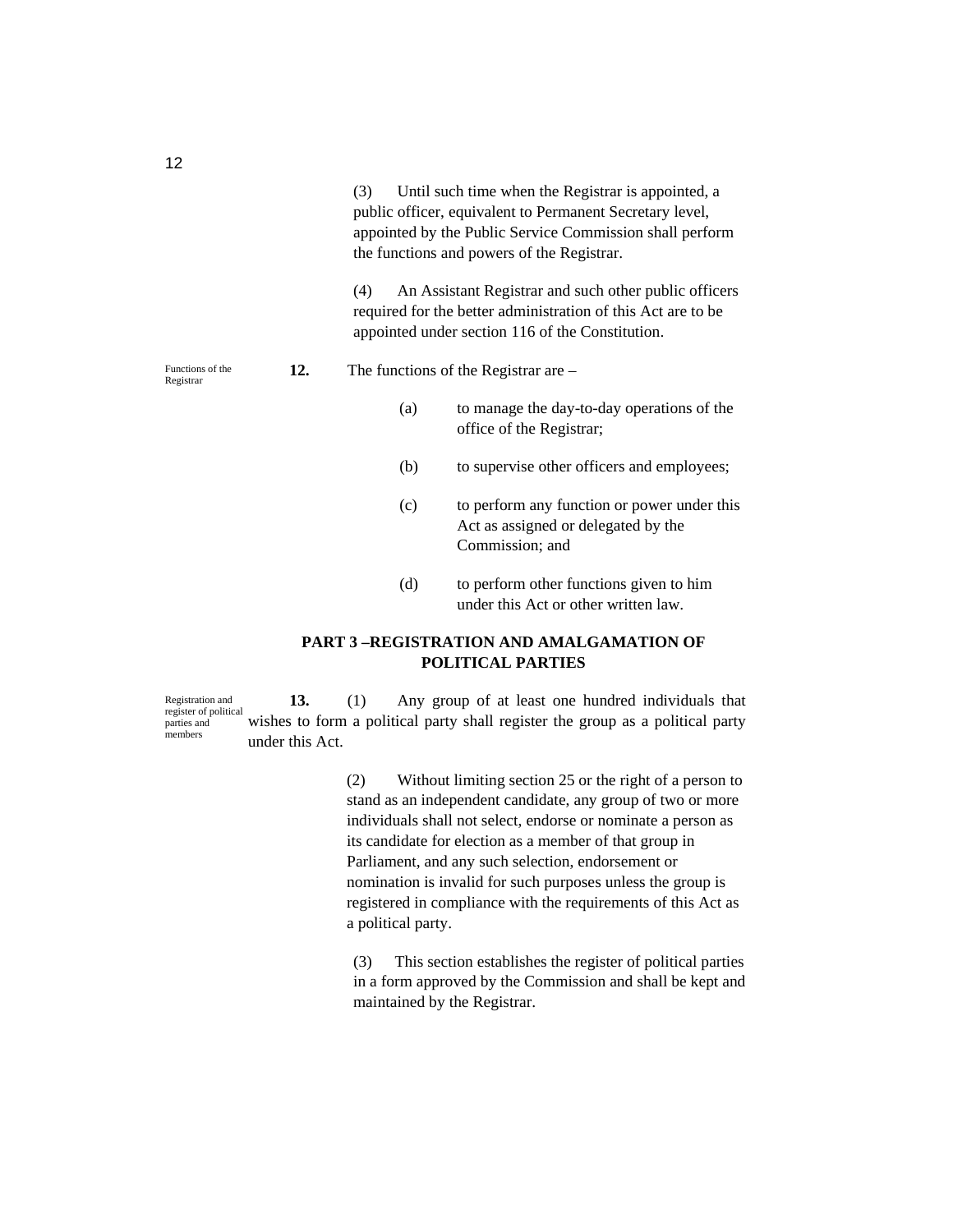(4) A person is entitled to inspect the register during normal office hours, subject to any fee the Commission may approve to cover costs of providing the copies requested.

(5) The Registrar may provide up-to-date copies of the register to the provincial government offices as approved by the Commission for the purpose of inspections.

(6) The Registrar shall, in a newspaper, publish the names of all political parties –

| (a) | within seven days after the election day is |
|-----|---------------------------------------------|
|     | announced by the Governor General; and      |

- (b) at least seven days before the election day; or
- (c) if directed by the Commission.

(7) A political party shall establish and maintain a register of its members, which the Registrar may inspect for the purposes of this Act.

- **14.** A political party shall
	- (a) be a body corporate having all the powers of a legal person from the date of issuance of the certificate of registration; and
	- (b) be bound by the Constitution, this Act, other written laws, integrity standards made under section 5(2)(b) and its constitution.

**15.** (1) Subject to other provisions of this Act, the Commission has the power to grant approval to an application for registration of a political party pursuant to section 16.

> (2) No application for registration shall be granted, if the Commission is satisfied that –

- (a) the name of the political party
	- (i) would be likely to result in the political party being confused by voters with a political party which is already registered;

Political party as body corporate

Power to grant approval of registration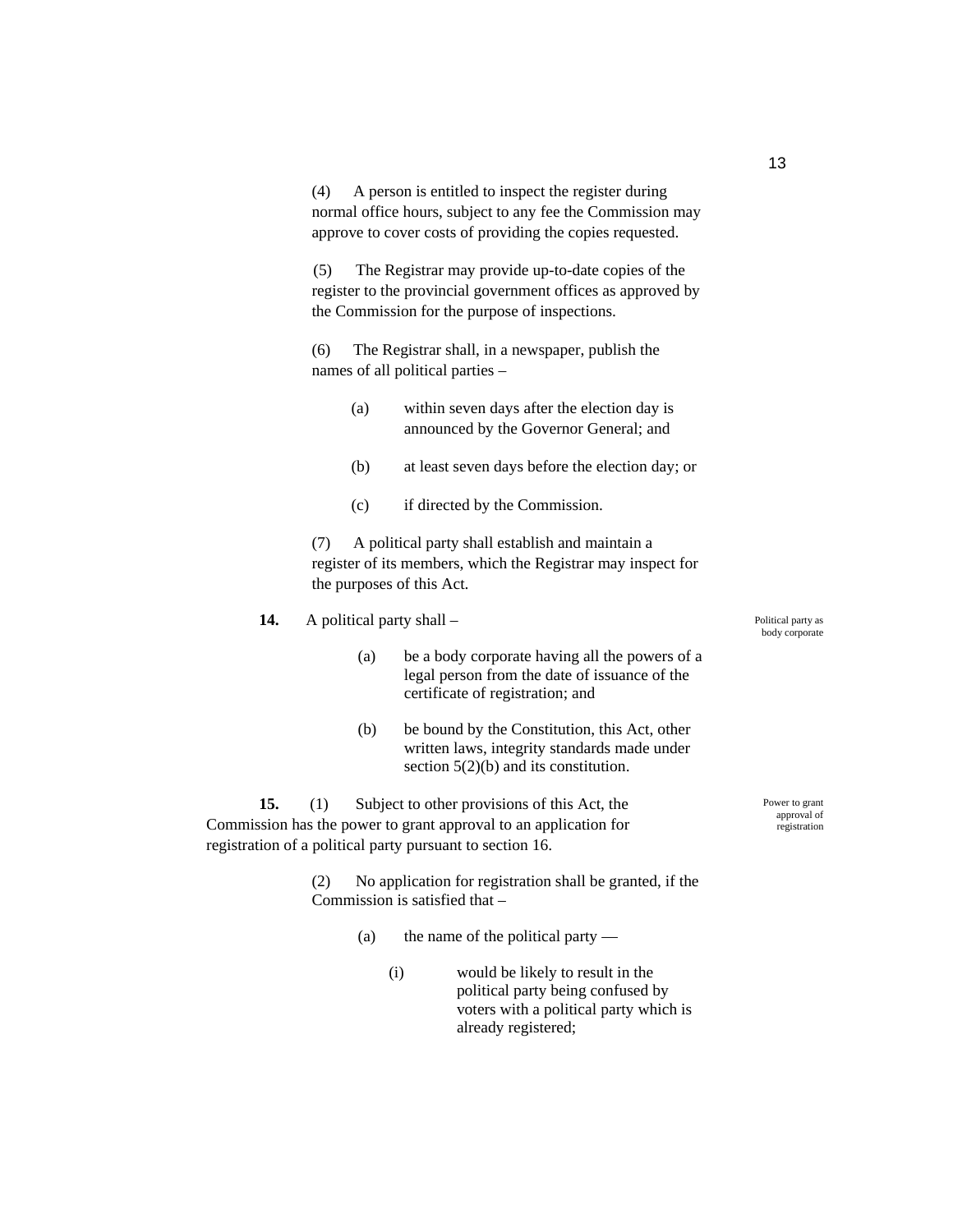- (ii) is obscene or offensive;
- (iii) includes words the publication of which would be likely to amount to the commission of an offence;
- (iv) includes the word "independent"; or
- (v) includes any prescribed prohibited matter.
- (b) the political party manifesto, policy and strategies are substantially the same with that of an existing political party; or
- (c) the constitution is contrary to, inconsistent with or fails to meet the requirements of this Act.

(3) If the Commission intends to refuse to grant approval to an application because of subsection (2)(b), the Commission –

- (a) may request the applicant to amend its manifesto, policy or strategy, before it reconsiders the application; or
- (b) may recommend to the applicant to be amalgamated under section 19 with a political party having substantially the same manifesto, policy or strategy.

(4) The Commission shall give reasons for its decision to refuse an application.

(5) When an application for registration is approved by the Commission, the Registrar shall issue to the applicant a certificate of registration in the prescribed form.

(6) A member of the Commission, the Registrar, an employee of or any person authorised to perform any function or power by the Commission commits an offence and is liable on conviction to a fine not exceeding 5,000 penalty units if he discloses or publishes the manifesto, policies and strategies in an application for registration of a political party lodged with the Registrar, without the prior consent of the applicant.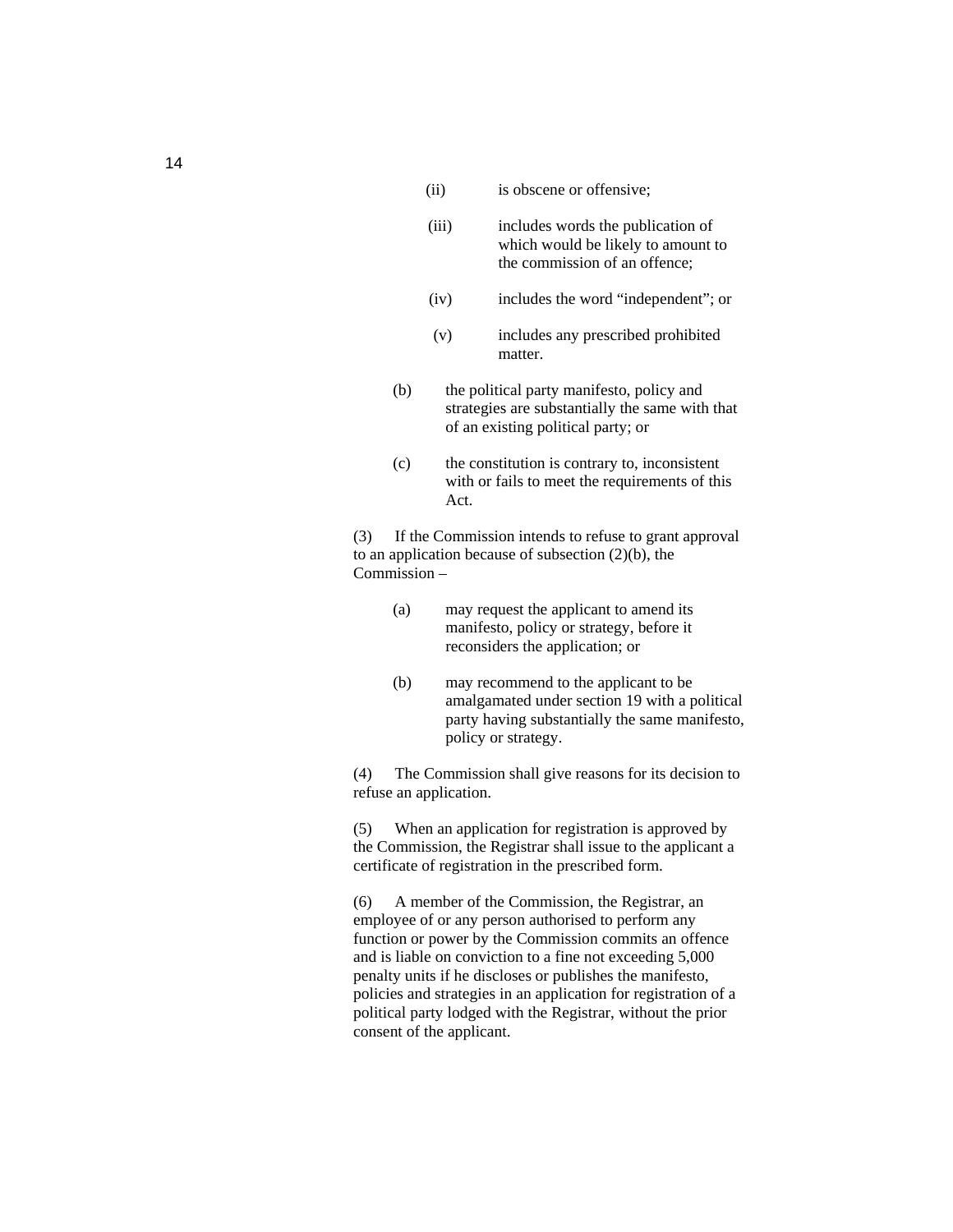(7) Subsection (6) does not apply to discussion, disclosure or publication made by the applicant to its members, other persons or voters or where the certificate of registration has been issued to the political party under subsection (5).

(8) In this section, "substantially the same" means the use of same words, expressions and phrases or use of the same specific original ideas or subject or the same elements in the manifesto, policy, strategy, plan or scheme of an existing political party.

**16.** (1) A group of at least one hundred individuals is entitled to apply to the Commission to be registered under this Act as a political party.

#### (2) The application shall –

- (a) be in the prescribed form;
- (b) be accompanied by the prescribed fee;
- (c) be accompanied by its constitution;
- (d) list its leader or president, the chief executive officer and other officials or persons required to undertake responsibilities under this Act;
- (e) be accompanied by the political party manifesto or policies and strategies;
- (f) be signed by at least one hundred members, who are registered or eligible to be registered under the register of voters under the National Parliament (Electoral Provisions) Act (Cap.87);
- (g) set out its symbol, in black and white representation, subject to section 17(3); and
- (h) contain any other prescribed particulars.
- (3) An application shall be signed by –

15

Applications for registration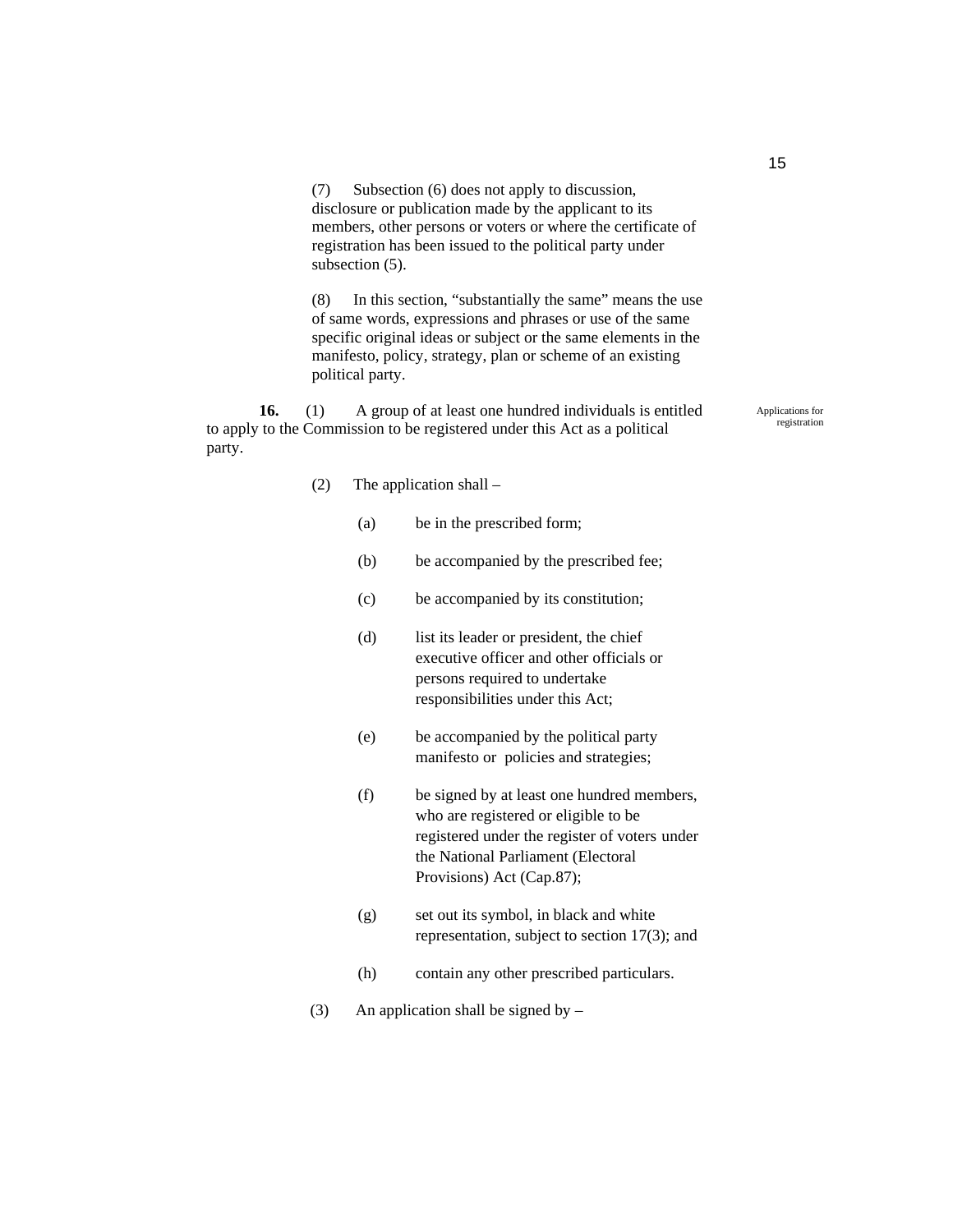- (a) the leader or president; and
- (b) the chief executive officer.

 (4) If any of the persons under subsection (3) is unable to sign the application—

- (a) the holder of some other office may sign in place of the officer; and
- (b) the application shall include a statement of the reason why the officer is unable to sign and a declaration that the holder of the other office is authorised to sign the application.

**17.** (1) The Registrar shall include in an entry in the register the following particulars of a political party –

- (a) name of the political party or president and the address for its office;
- (b) the names of its political party leader, the chief executive officer and other officials and their residential addresses and other contact details;
- (c) the political party symbol;
- (d) other prescribed particulars.

(2) The Registrar may approve a symbol, unless satisfied that the symbol—

- (a) would be likely to be confused by voters with a symbol which is already registered for another political party;
- (b) is obscene or offensive;
- (c) is of such a character that its publication would be likely to amount to the commission of an offence; or
- (d) includes any prescribed symbol, word, phrase or matter that is prohibited.

Entries in the

register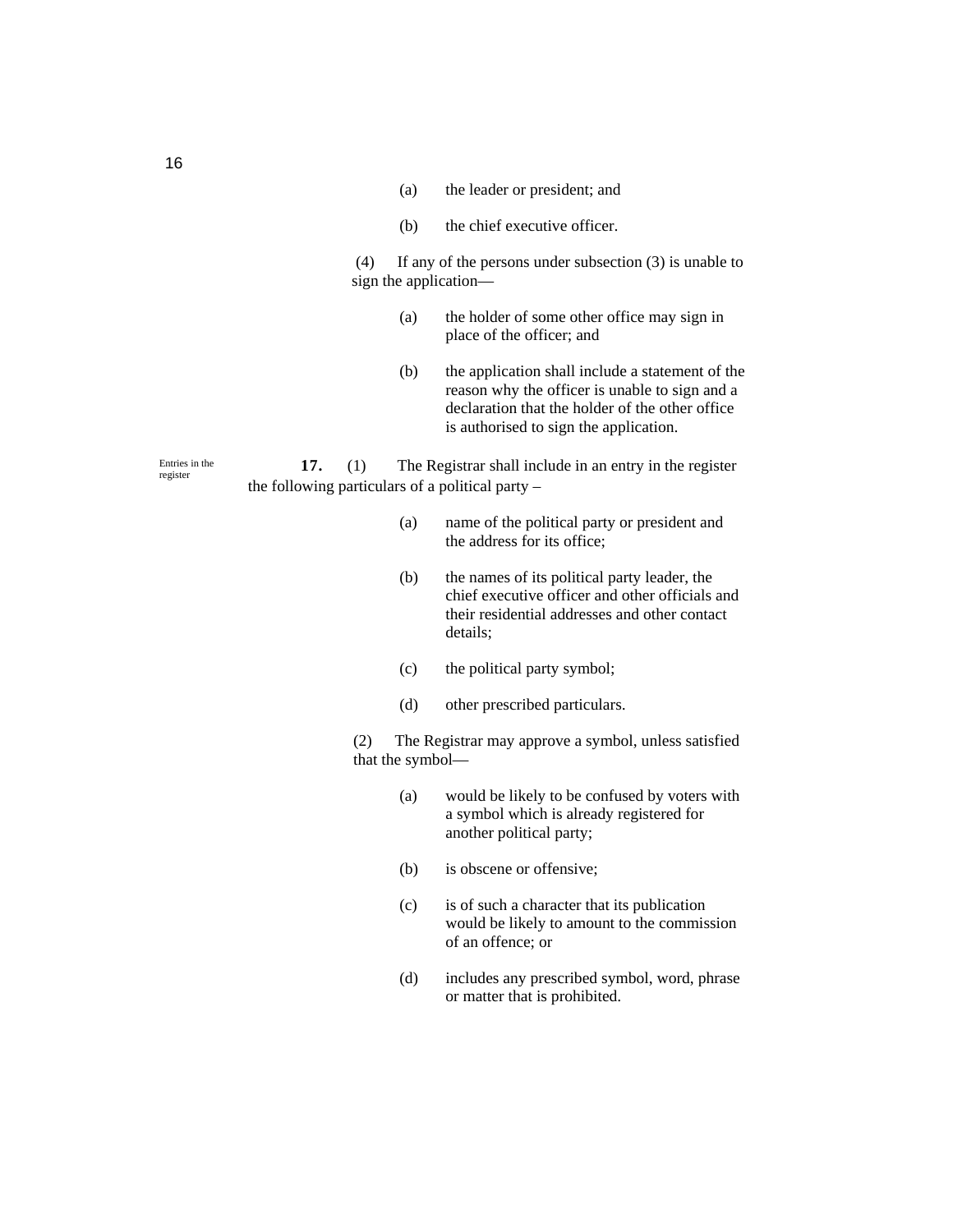(3) Notwithstanding section  $16(2)(g)$ , a political party's symbol may for other purposes be represented in other colours as approved by the political party.

**18.** (1) A political party may, subject to payment of the prescribed fee, apply to the Commission to amend —

- (a) any if its own particulars in the register;
- (b) its symbol; or
- (c) any prescribed information relating to it.
- (2) The Commission shall
	- (a) make such amendment, subject to conditions; or
	- (b) refuse the amendment to the political party symbol if in the Registrar's opinion, section 17(2) applies to the symbol.

 (3) If a person will be registered both as the leader and chief executive officer, the Registrar shall request the addition of another member holding the other position.

(4) If the application requests to substitute the leader, the application shall give the residential address of the substituted leader.

**19.** (1) Two or more political parties may amalgamate, and continue and be registered as one political party.

> (2) The leaders of the amalgamating political parties shall –

- (a) apply to the Commission pursuant to section 16(2) in respect of the proposed amalgamation;
- (b) file with the Commission evidence that at least one hundred registered members of each of the amalgamating political parties have voted for or approved the amalgamation;

Amalgamation of political parties

Amendment to particulars in the register

17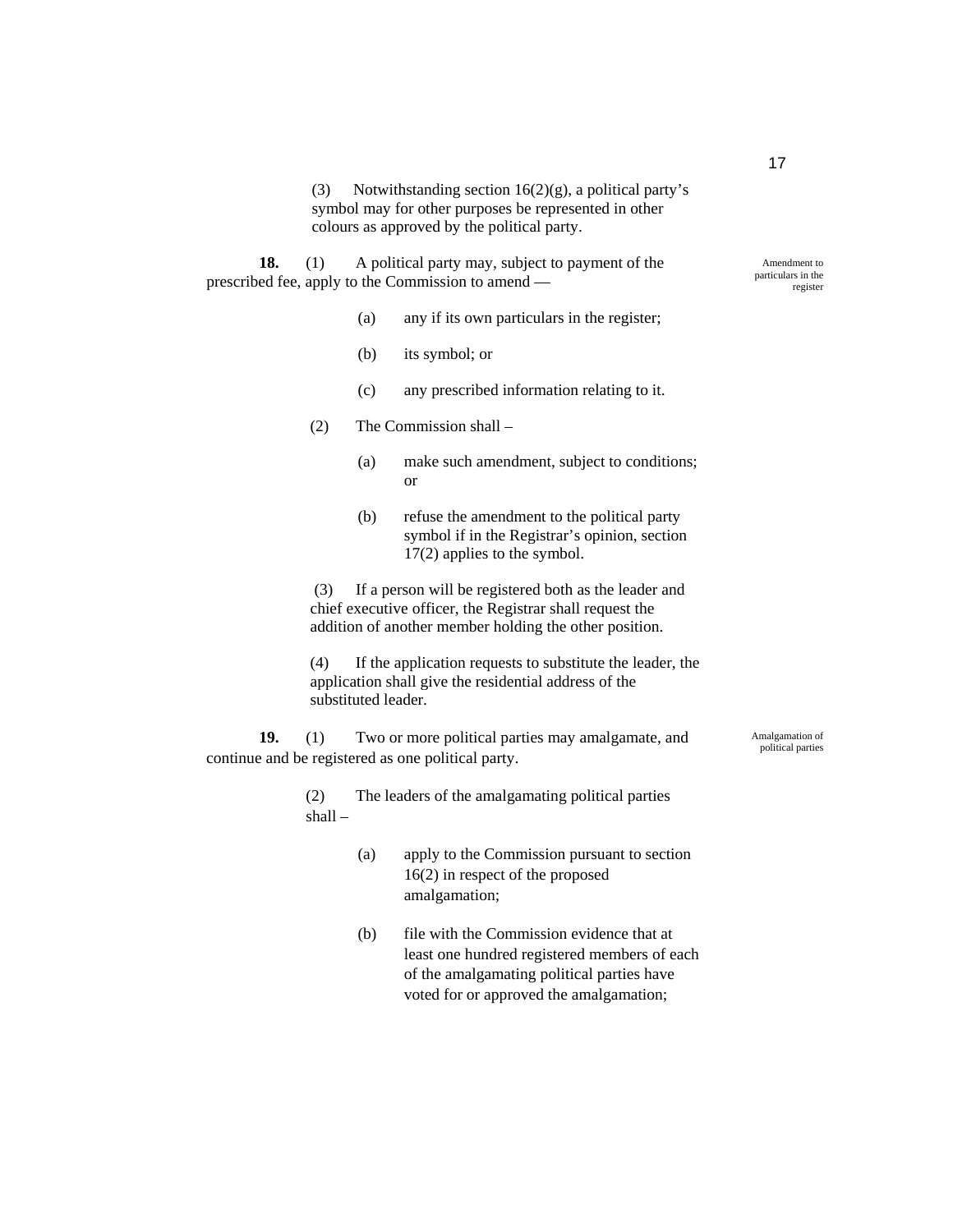- (c) file with the Commission a document signed by the leaders of the amalgamating political parties consenting to the amalgamation;
- (d) file with the Commission a document setting out how the assets and liabilities of each of the amalgamating political parties have been dealt with;
- (e) cause the proposed amalgamation to be published at least in three separate days in a newspaper; and
- (f) comply with any other directives or requirements given by the Commission in relation to the proposed amalgamation.

(3) The Commission may approve the amalgamation if the proposal complies with other requirements for registration under section 16(2).

**20.** (1) The Registrar shall in every three years carry out a review of the list of political parties in the register to ascertain whether or not a political party is still in operation.

> (2) The Registrar shall write to the last known address of the political party in the register requesting the political party to confirm whether or not it is still in operation.

(3) If a political party does not respond to the request in subsection (2), the Registrar shall publish a notice in a newspaper requiring the officials to confirm within thirty days whether or not it is still in operation.

(4) The Registrar shall recommend to the Commission to remove a political party under section 21 if the political party –

- (a) confirms that it is not in operation; or
- (b) does not respond to the Registrar when the notice in subsection (3) expires.

Review of list of political parties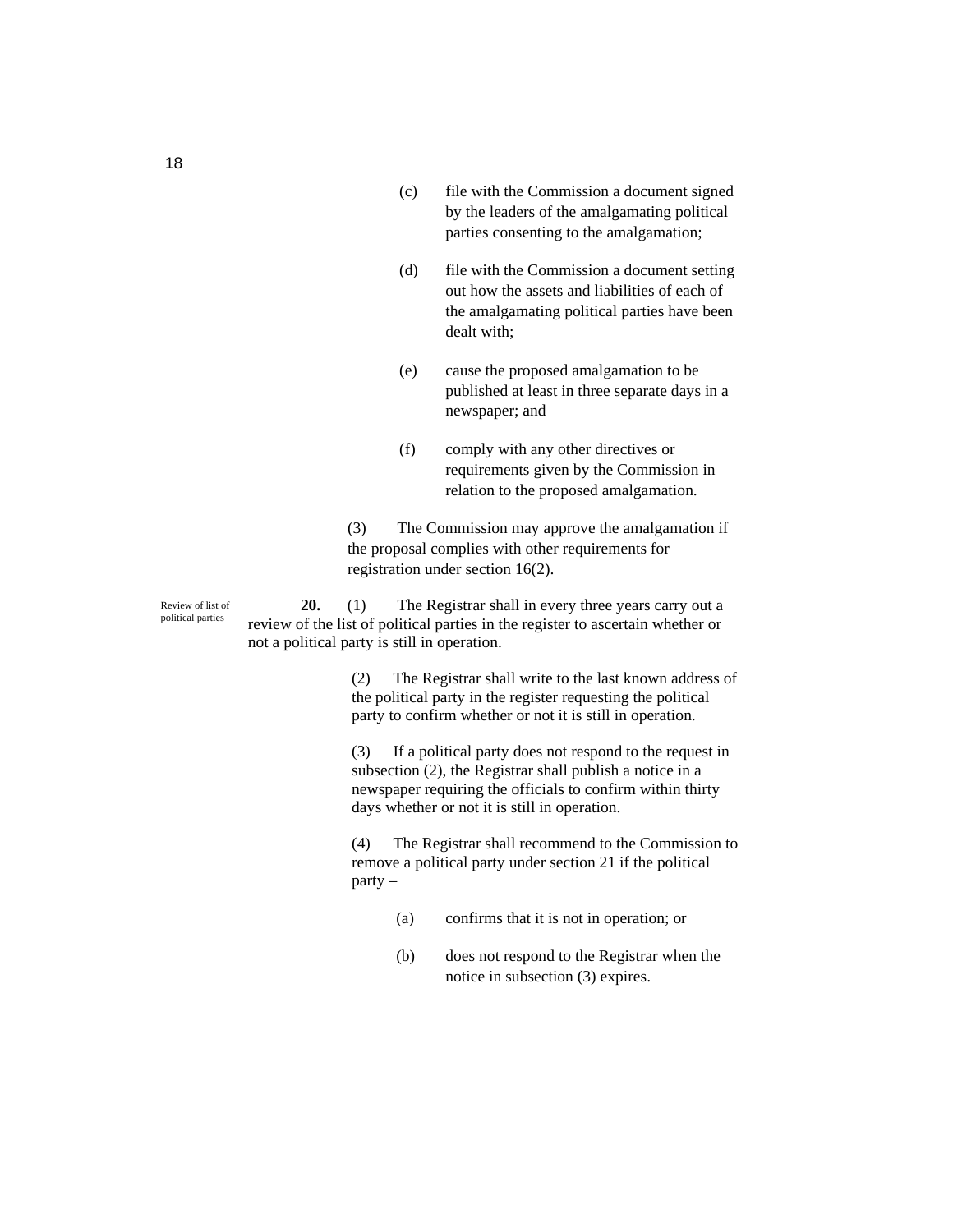- (a) the political party is no longer in operation based on the review under section 20;
- (b) the political party has breached a provision of this Act or the integrity standards made by the Commission under section 5(2)(b);
- (c) the membership of the political party is less than one hundred members; or
- (d) the political party applies for its removal from the register.

(2) The Registrar shall, in a newspaper, publish the name of any political party that is removed from the register, within seven days of its removal.

(3) Where a political party's entry is removed from the register, the Registrar shall, in considering applications made by other political parties before or during the transitional period, treat the entry as still being in the register.

(4) The transitional period is the period of three months from the day on which the entry is removed from the register.

(5) A political party that is removed under this section because of subsection  $(1)(a)$  or  $(c)$  may apply within the transitional period to be restored to the register.

(6) The Commission may restore a political party under subsection (5), if it is satisfied that the political party will continue to operate effectively or its membership has reached or exceeded one hundred members.

# **PART 4 – CONSTITUTION OF POLITICAL PARTIES**

**22.** (1)A political party shall have a constitution, which shall contain the minimum provisions set out in Schedule 2.

> (2) The objects and aims of a political party shall be for lawful purposes only and shall not be contrary to the following –

Constitution of political parties

Removal from the register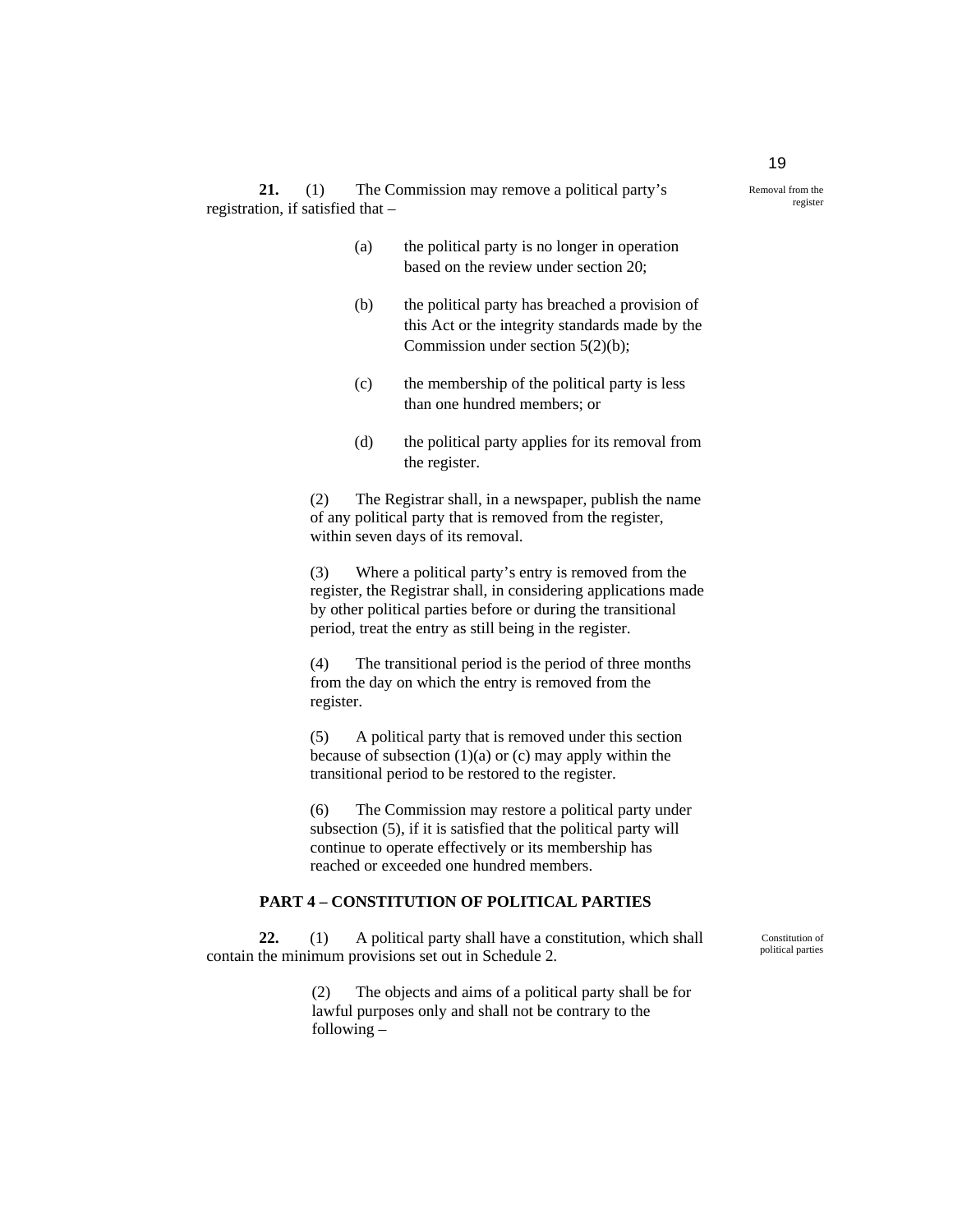- (a) democratic principles and values;
- (b) human rights and dignity;
- (c) principles, values and goals fundamental to building national unity and communal solidarity;
- (d) broad and non-ethnic participation by people in the national and provincial governance of the affairs of the people.

(3) The constitution of all political parties shall contain the following provisions in relation to disciplinary matters –

- (a) provisions for disciplinary panel consisting of three or more members, including the power to hear and determine disciplinary matters;
- (b) provisions giving the right of representation in person or through a legal practitioner;
- (c) provisions giving fair and reasonable time to respond to and defend disciplinary charges;
- (d) provisions for an appeal panel consisting of three or more members chaired by a legal practitioner of at least five years experience as a practitioner, including the power to hear and determine appeals.

**23.** The minimum age for membership to a political party is eighteen years.

**24.** (1) In a general election, a political party shall, if practicable, reserve at least ten per cent of its total number of candidates selected for that general election for any of its women candidates.

> (2) Subsection (1) is not contravened if no woman applied to the political party or less than ten percent of women are selected because of the number of applications from women.

20

Minimum age for membership

Reservation for women candidates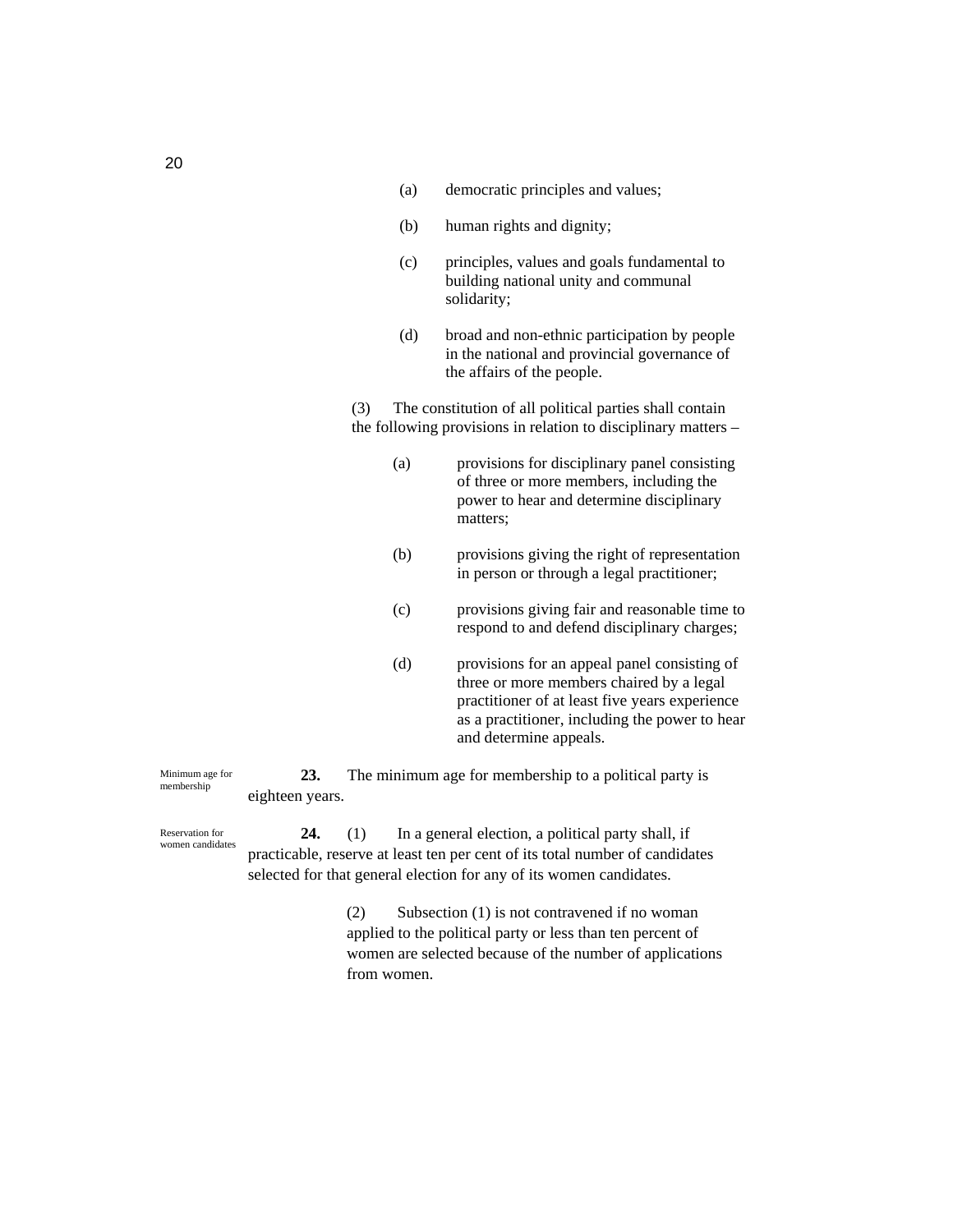**25.** (1) An elected independent candidate may, after ten days from the date that he is declared an elected member of Parliament, join a political party and thereafter loses his status as an independent member and is bound by the constitution of the political party.

> (2) An independent candidate who joins a political party under subsection (1) is deemed to be endorsed by and a member of that political party before a general election for the purposes of section 50 of the Constitution.

**26.** (1) A political party shall have a chief executive officer to be responsible for ensuring that the political party complies with the requirements of this Act.

> (2) If a political party does not have a chief executive officer, the leader of the political party and other office bearers of the political party are jointly and severally deemed to be the chief executive officer for the purposes of subsection  $(1)$ .

 **27.** (1) No person shall be a member of a political party unless the person declares and consents in writing to such membership in a prescribed form which shall be kept by the political party.

> (2) The chief executive officer shall send to the Registrar a list of all members that have complied with subsection (1).

> (3) A person, upon declaring and consenting to become a member of a political party, shall be bound by the constitution of the political party.

**28.** (1) No person shall be a member, whether financial, nonfinancial or associate, of more than one political party.

> (2) If a person is registered as a member of two or more political parties, the person is deemed to be a member of the first political party that registered such person.

> (3) Any person who holds membership in more than one political party commits an offence and is liable on conviction to a fine not exceeding 5,000 penalty units.

Right of independent candidates to join political party

Chief executive officers for political parties

Declaration and consent for membership

> Multiple memberships prohibited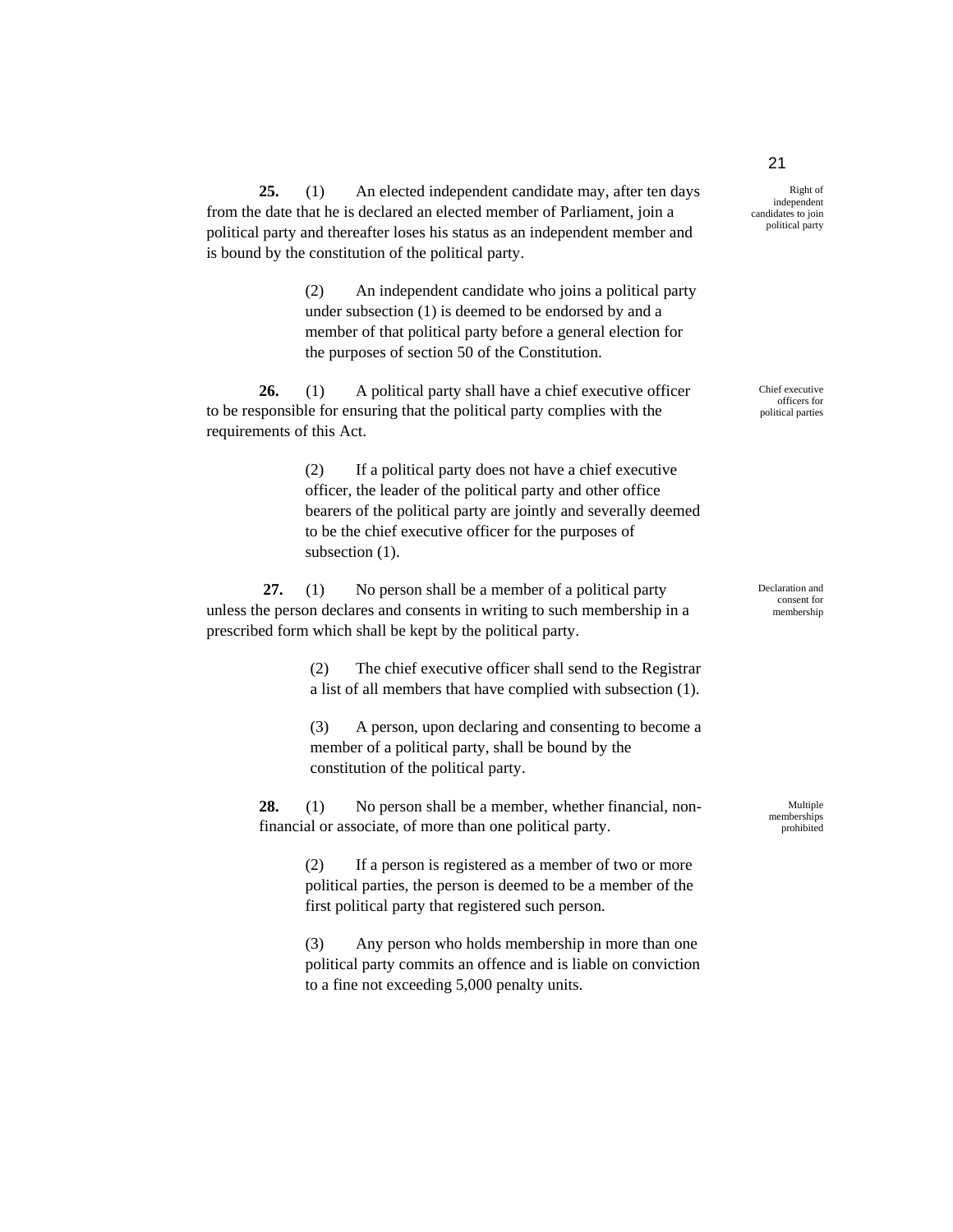**29.** (1) A person who is not a citizen shall not be a member of a political party or participate actively in the affairs of the political party.

> (2) Subsection (1) does not cover the participation of any professional person when undertaking professional services to a political party, as approved by the Commission with or without conditions.

> (3) A person who contravenes subsection (1) commits an offence and is liable, on conviction, to a fine not exceeding 15,000 penalty units or imprisonment for a term not exceeding two years.

#### **PART 5 – PUBLIC FUNDING AND FINANCIAL REPORTING OF POLITICAL PARTIES**

**30.** (1) This section establishes the Political Parties Central Fund for the purposes of registration, administration and development of political parties, as a special fund under section 100(2) of the Constitution, into which shall be paid –

- (a) monies appropriated by Parliament; and
- (b) other monies from other sources.

(2) The Commission shall manage the Fund, subject to sections 5(3), 21(2) and 38(1)(a)(v) and (2)(a) of the Public Finance and Audit Act (Cap. 120).

**31.** (1) A political party that contests a general election is entitled to claim from the Fund, after the results of a general election are announced, for one or both of the following, as the case may be –

- (a) an establishment fund of \$10,000, for newly registered political party contesting the general elections; or
- (b) an administration fund of \$20,000 payable annually to the political party for each member of Parliament of the political party, subject to the submission of its annual financial report under section 34 before such payment is made.

Political Parties Central Fund

Entitlements of political parties

Non-citizens prohibited from .<br>membership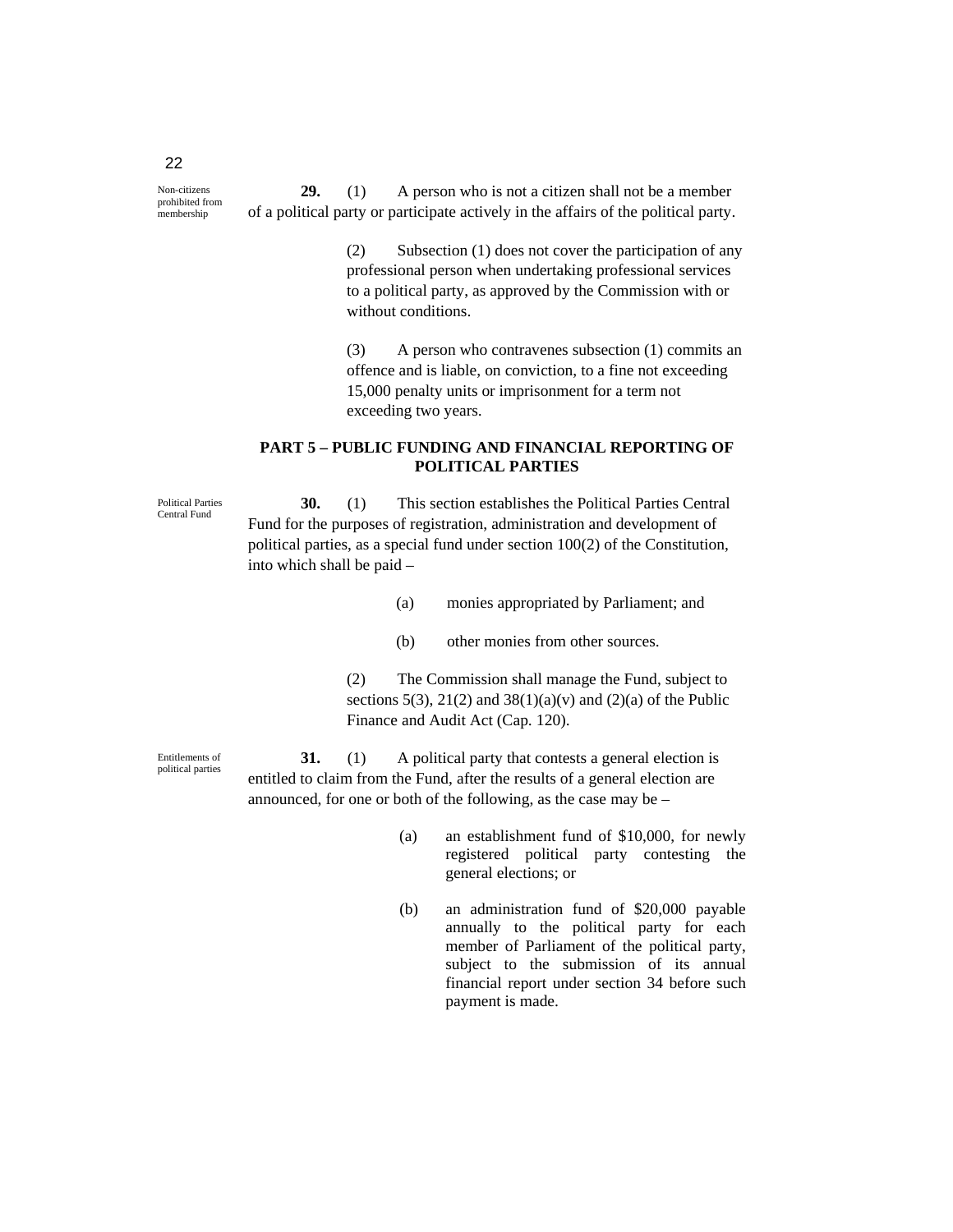(2) The political party intending to claim from the Fund shall apply to the Commission in the prescribed form and within ninety days from the date of appointment of the Prime Minister.

(3) A political party may forfeit its right to claim from the Fund if –

- (a) the political party fails to lodge a claim within the period specified in subsection (2);
- (b) the political party fails to comply with section 32, 33 or 34.

(4) An independent candidate is not entitled to claim from the Fund if elected unless the candidate joins a political party under section 25, in which case the political party is entitled to the administration fund under subsection (1)(b).

**32.** (1) A political party or independent candidate shall, within ninety days after the close of the polling in a general election, lodge with the Commission, in a prescribed form, a financial statement on income and election expenses of the political party or independent candidate.

> (2) For the purpose of subsection (1), the financial statement of the political party shall also include the income of each candidate and any election expenses of each candidate.

**33.** (1) A political party shall, in a year, lodge with the Commission, quarterly returns, in the prescribed form, setting out any donations received by or on behalf of the political party from any source other than monies paid out of the Fund.

> (2) Subsection (1) does not apply to membership fees, subscriptions, donations or contributions less than \$1,000 given by each person, unless the total fees, subscriptions, donations or contribution collected in a quarter exceeds \$10,000.

**34.** (1) A political party shall lodge with the Commission an audited annual financial report before the thirty-first day of March each year, which may be extended by the Commission for a further three months if the political party makes a written request.

Income and election expenses

Quarterly returns

Annual financial reports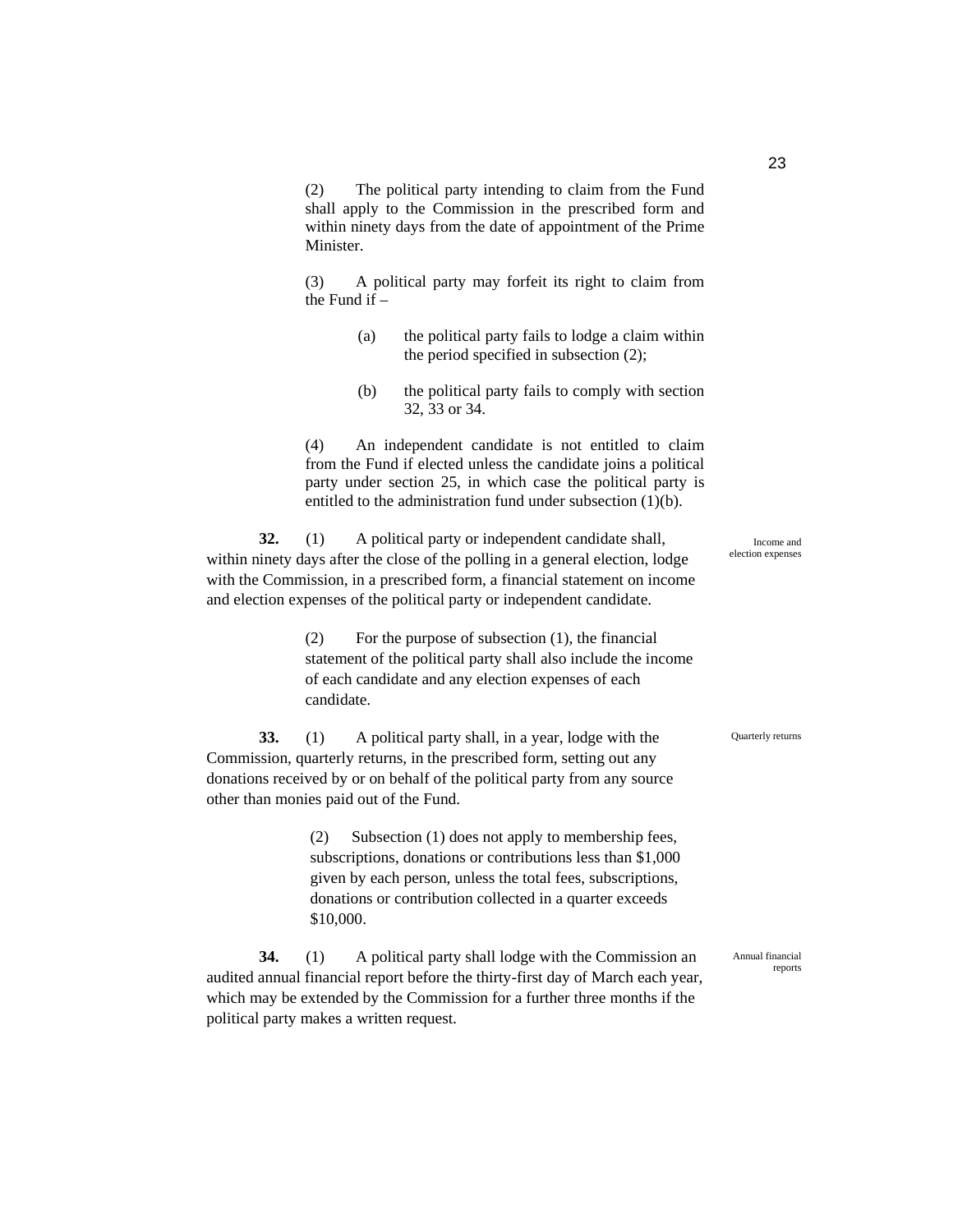(2) The first lodgement of the audited financial report under this section shall be for the year 2010.

- $(3)$  If
	- (a) an independent candidate contravenes section 32; or
	- (b) a political party contravenes section 32, 33 or 34,

the candidate or the political party commits an offence and is liable on conviction to a fine not exceeding 5,000 penalty units, and in default, the independent candidate or the financial agent of the political party is liable to imprisonment for a term not exceeding six months.

**35.** For purposes of this Part, the chief executive officer shall be the financial agent of the political party. Financial agents for political parties

**36.** (1) If the Commission is not satisfied with the audit undertaken by the political party or the political party fails to submit its financial report under section 32, 33 or 34, the Commission may, in writing, authorise an independent auditor to re-audit or audit the financial report. Power of Commission to

> (2) When required to undertake an audit under this section, the independent auditor–

- (a) may access, inspect and examine any accounting records and other information in possession or control of the political party;
- (b) may require any official or member of the political party to provide explanation for the purposes of carrying an audit under this section;
- (c) shall express an opinion on the use of public funds payable to the political party under this Act; and

audit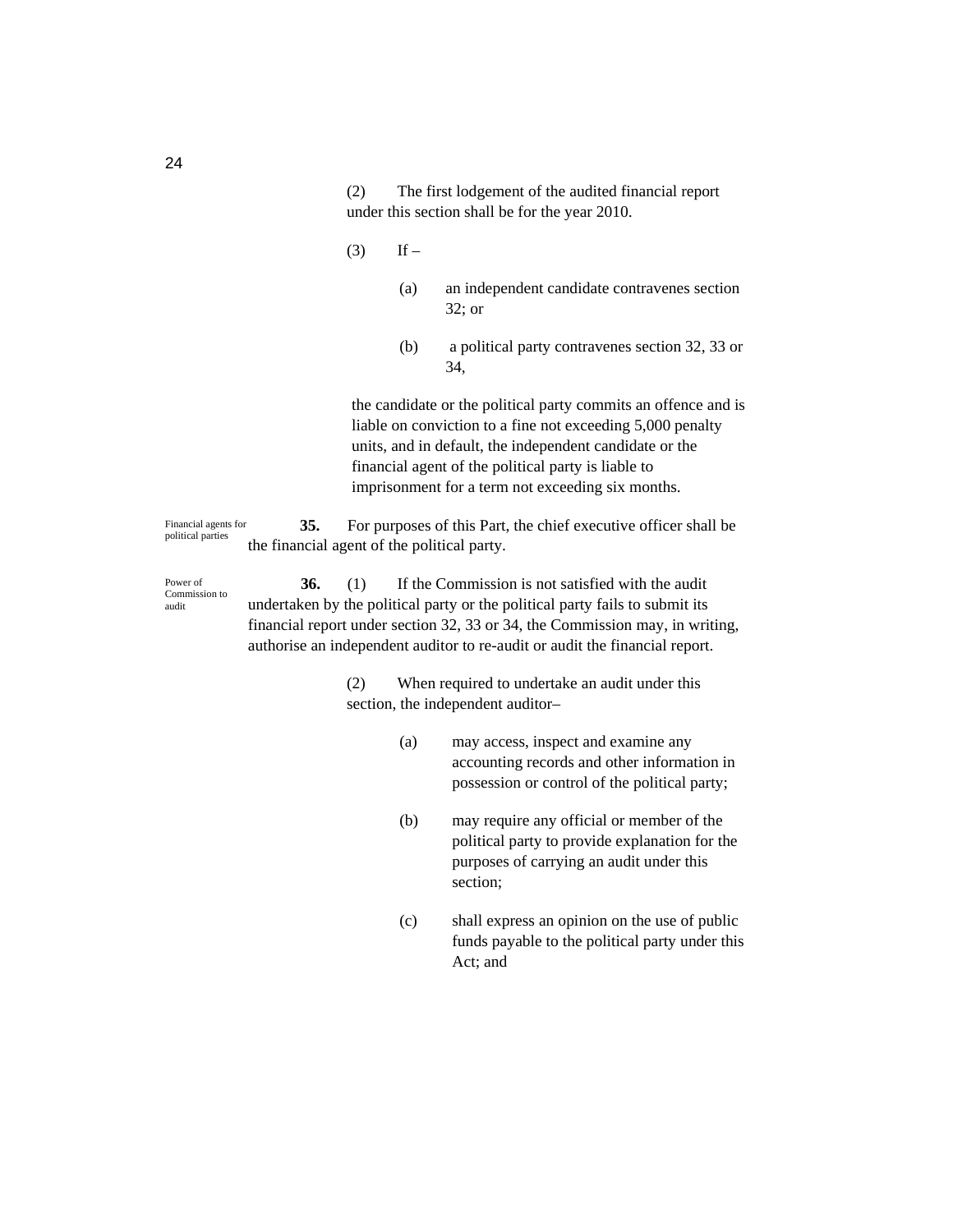(d) may exercise other powers as are necessary to effectively carry out his powers and duties under this section.

(3) If there is a dispute between the Commission and a political party arising out of any audit under this section, the Auditor General shall act as the arbitrator for the purposes of resolving the dispute.

(4) This section does not affect the powers and functions of the Auditor General under any law.

# **PART 6 – COALITION AGREEMENTS**

**37.** (1) A political party may, before or after a general election, negotiate and enter into a coalition agreement with other political parties, and such agreement shall contain the minimum rules set out under Schedule 3.

> (2) The coalition of political parties shall, within seven days after the coalition agreement is signed, lodge with the Registrar a prescribed notice affirming the agreement.

(3) Without limiting section 25, no political party shall enter into any coalition agreement with any independent candidate or group of independent candidates except if invited as an independent member of Parliament under paragraph 2 or 4 of Part 1 of Schedule 2 to the Constitution.

(4) Where there is a conflict with a provision of a coalition agreement and a provision of the minimum rules set out in Schedule 3, the provision of the minimum rules shall prevail.

(5) If a coalition agreement does not contain a rule set out in Schedule 3, the rule shall be deemed to be a term of the agreement.

**38.** (1) No political party shall enter into more than one coalition agreement which has the effect of suppressing, contradicting or countermanding an existing coalition agreement without, first, revoking or rescinding the existing coalition agreement.

Political parties to enter into one coalition agreement

Formation of coalition agreements

25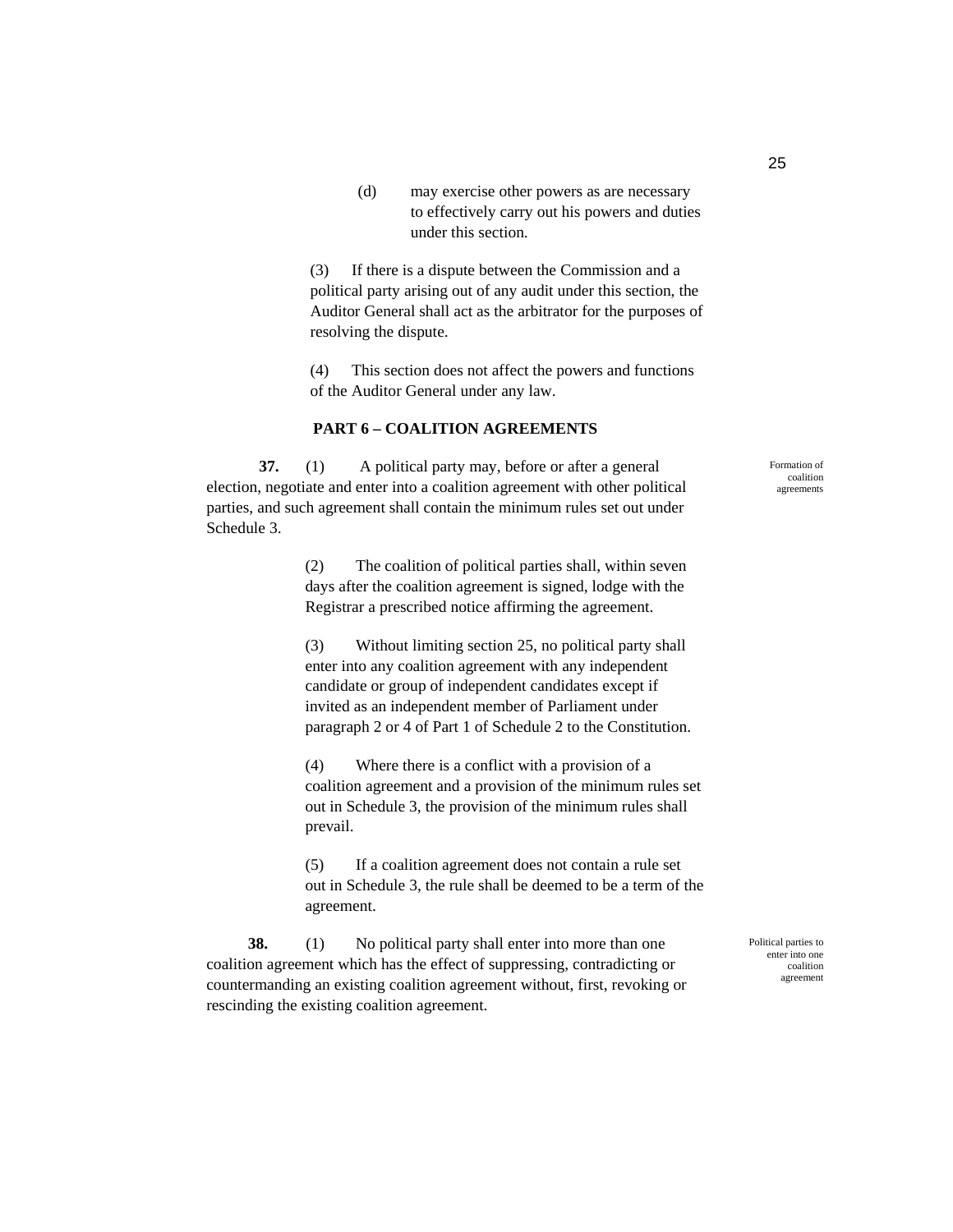(2) A political party intending to unilaterally withdraw from, revoke or rescind an existing coalition agreement shall give at least thirty days' notice to other political parties to the coalition agreement.

- (3) Subsection (2) does not apply
	- (a) when a political party, by majority decision, has resolved to withdraw from or to cease to be part of its coalition;
	- (b) when a political party, by majority decision, has resolved to change the Prime Minister of its coalition government;
	- (c) where a political party is invited to be part of a coalition government under Part 1 of Schedule 2 to the Constitution; or
	- (d) where all the political parties to a coalition agreement mutually agree to rescind the agreement.

(4) In this section, "majority decision" means a resolution passed by votes of not less than three-quarters of all the members of the executive body or at a meeting of the members of the political party entitled to make such decision pursuant to the provisions of the political party's constitution.

(5) Any alteration to a coalition agreement or any political party resolution to withdraw from, revoke, rescind or affirm a coalition agreement shall be lodged with the Registrar within seven days of making such alteration or resolution.

(6) Subject to subsection (1), a coalition agreement is binding on the political parties, which may only be enforced by a declaratory order or an order for specific performance on an application by a political party to the coalition agreement to a Judge in Chambers.

(7) The Commission shall, not later than twenty days before the election day cause to be published in print media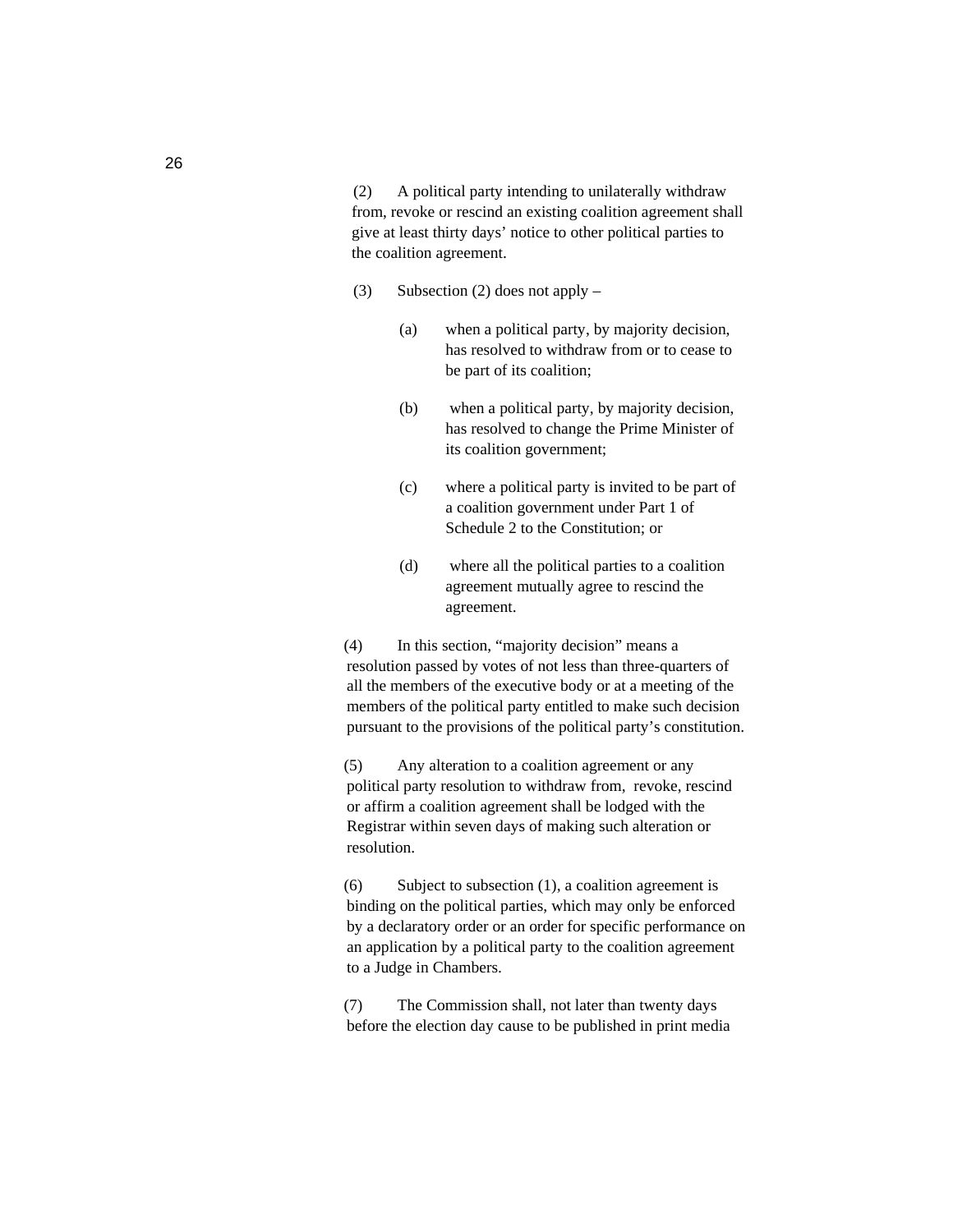and announce on radio the names of political parties that have signed a coalition agreement.

(8) Any coalition agreement that is not received and not published by the Commission under subsection (7) is deemed to be an agreement entered into after a general election.

#### **PART 7 – POLITICAL PARTY CANDIDATES**

**39.** (1) Without limiting section 29 of the National Parliament (Electoral Provisions) Act (Cap. 87), a political party shall, not later than fourteen days before the election day, lodge with the Commission a list ("the list") in the prescribed form of the names of the candidates selected by the political party as its candidates to contest the general election.

> (2) The list shall include the consent, in the prescribed form, signed by each candidate selected.

(3) The Registrar shall, within seven days from the date of receiving the list by the Commission and after consulting the Electoral Commission, publish the list in a newspaper or other manner considered appropriate by the Commission.

(4) The Commission shall have the power to reject or remove the name of any candidate from any list if such name appears on the lists of two or more political parties, subject to consultation with the candidate and the political party, to ensure that the name of the candidate appears only on one list.

**40**. Without limiting section 26 of the National Parliament (Electoral Provisions) Act (Cap. 87), a political party shall not select as its candidate to contest a general election any person who is not a registered member of the political party.

#### **PART 8 – NON-CONTESTING PARTIES**

**41.** A political party which is not intending to select a candidate to contest a general election or other non-contesting party shall –

Registered members to be selected as candidates

Declaration as non-contesting party

List of political party candidates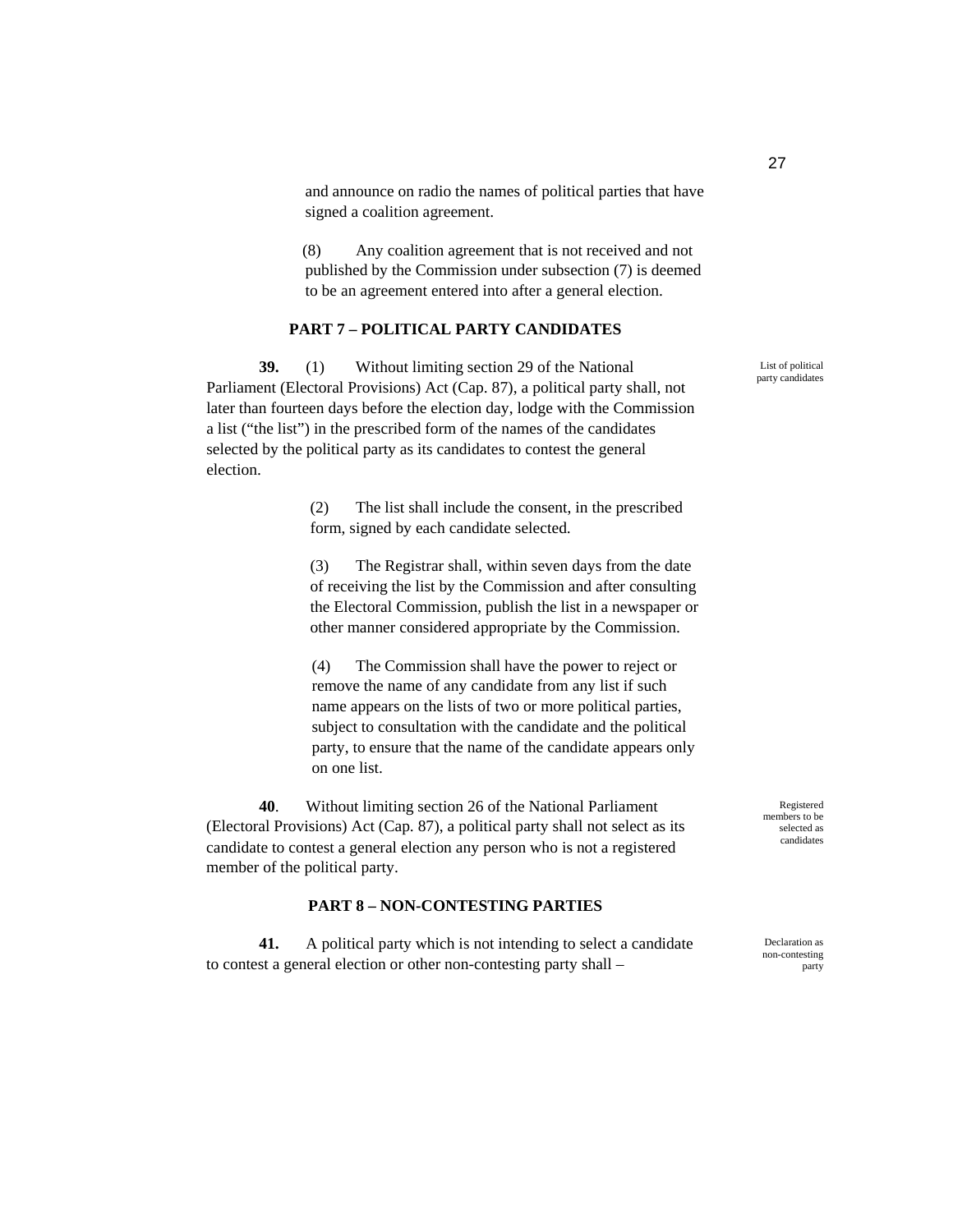- (a) before thirty days from the commencement of election period, lodge with the Registrar a noncontest declaration in the prescribed form; and
- (b) thereafter, the party is deemed to be a non-contesting party for the purposes of this Part.

**42.** (1) A non-contesting party shall not undertake any promotion, campaign, advocacy, fundraising and financing activity in relation to a general election, including any promise to provide funds to a political party or candidate before, during or after an election period except with an election activity licence issued by the Registrar in the prescribed form.

> (2) Any person who contravenes subsection (1) commits an offence and is liable on conviction to a fine not exceeding 50,000 penalty units or to imprisonment for a term not exceeding four years*.*

(3) If a non-contesting party is an entity that contravenes subsection (1), the leader and the officials of the entity are jointly and severally liable for the offence.

(4) A non-contesting party may, in the prescribed form, apply to the Registrar for an election activity licence, and provide such information required by the Registrar.

(5) The following shall not be licensed under this section as non-contesting parties –

- (a) a political party or candidate contesting a general election;
- (b) a person involved in the administration of the affairs of a political party or candidate in relation to the election campaign of the political party or candidate; and
- (c) a person who is not a citizen.
- **43.** (1) The non-contesting party shall, within fourteen days after the election day, file with the Commission a return, in the prescribed form, setting out the funds collected and

Election activity licence

Disclosure of funds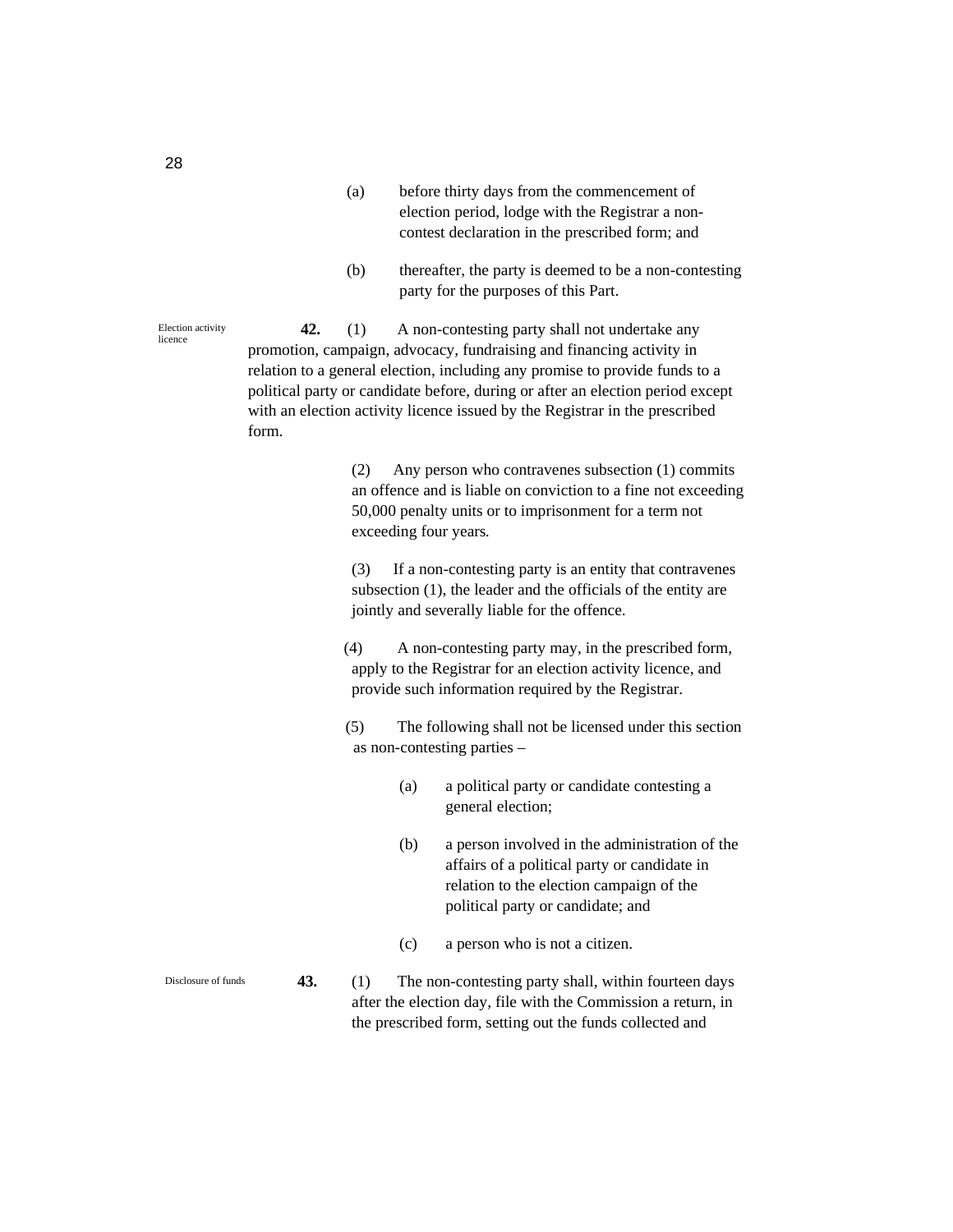|                                                                                                                                                                                                                                                                    |                                                                                                                                                                                                            | raised and the name of the beneficiary political party or<br>candidate. |                                                                                                                                                                                                                                                                            |                          |  |  |  |
|--------------------------------------------------------------------------------------------------------------------------------------------------------------------------------------------------------------------------------------------------------------------|------------------------------------------------------------------------------------------------------------------------------------------------------------------------------------------------------------|-------------------------------------------------------------------------|----------------------------------------------------------------------------------------------------------------------------------------------------------------------------------------------------------------------------------------------------------------------------|--------------------------|--|--|--|
|                                                                                                                                                                                                                                                                    | (2)<br>A person who contravenes subsection (1) commits an<br>offence and is liable on conviction to a fine not exceeding<br>15,000 penalty units or to imprisonment for a term not<br>exceeding two years. |                                                                         |                                                                                                                                                                                                                                                                            |                          |  |  |  |
| 44.<br>licence if-                                                                                                                                                                                                                                                 | (1)                                                                                                                                                                                                        |                                                                         | The Registrar may refuse to grant an election activity                                                                                                                                                                                                                     | Refusal of licence       |  |  |  |
|                                                                                                                                                                                                                                                                    |                                                                                                                                                                                                            | (a)                                                                     | the applicant has not complied with section<br>$41$ ; or                                                                                                                                                                                                                   |                          |  |  |  |
|                                                                                                                                                                                                                                                                    |                                                                                                                                                                                                            | (b)                                                                     | the proposed activity is contrary to or may<br>cause or result in breach of any law or public<br>peace, order and security.                                                                                                                                                |                          |  |  |  |
|                                                                                                                                                                                                                                                                    | If a non-contesting party breaches the licence or<br>(2)<br>conditions of the licence, the Registrar may vary, suspend or<br>cancel the licence taking into account the seriousness of the<br>breach.      |                                                                         |                                                                                                                                                                                                                                                                            |                          |  |  |  |
| 45.                                                                                                                                                                                                                                                                |                                                                                                                                                                                                            |                                                                         | A non-contesting party aggrieved by the decision made under<br>section 44 may appeal to the Commission, within five days from the date of<br>the decision, to review the decision, and may vary or confirm the decision or<br>revoke the decision and make a new decision. | Appeals to<br>Commission |  |  |  |
| 46.<br>The Commission shall establish and maintain a list that<br>List of non-<br>contesting parties<br>contains the names and activities of non-contesting parties, and publish such<br>a list in such manner it considers appropriate not later than twenty days |                                                                                                                                                                                                            |                                                                         |                                                                                                                                                                                                                                                                            |                          |  |  |  |

29

Exemptions from liability

#### **PART 9 – MISCELLANEOUS**

before the election day.

–

**47.** The Commission, Registrar, officers, employees and persons acting under the authority of this Act or of the Commission or Registrar, for the purposes of administering, implementing or enforcing this Act, shall not

> (a) be subject to any action, liability, claim or demand; or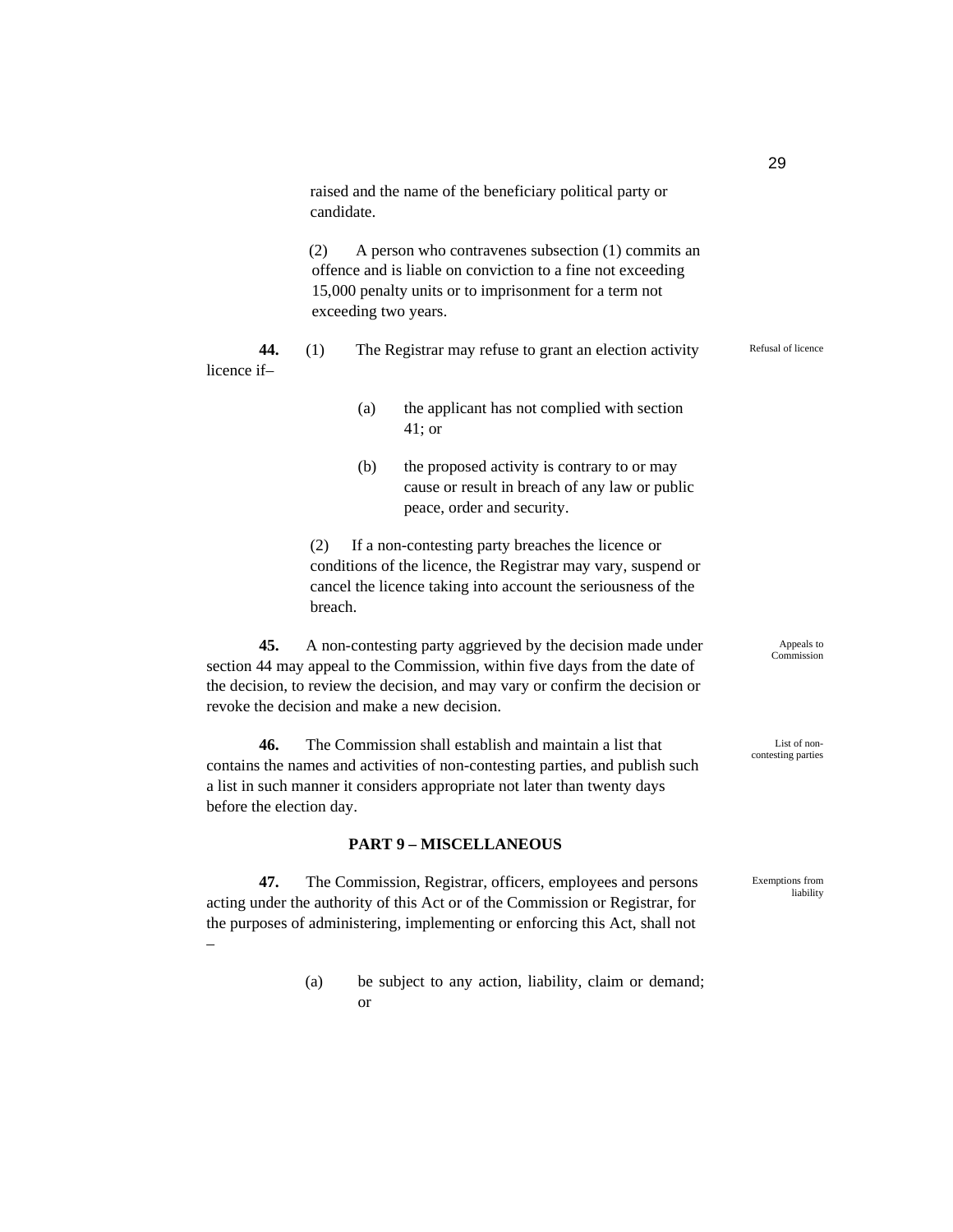(b) be liable for any matter or thing done or omitted to be done in good faith (whether negligently or not), in the performance or for any purported performance of any function or duty, or exercise or purported exercise of any power under this Act. **48.** If an offence is committed under this Act, the Registrar may lodge a complaint with the Police and the Director of Public Prosecutions for and on behalf of the Commission for the purposes of investigating and prosecuting the offence. **49.** (1) Any decision given under section 15(2), 19, 21 or 45 may be appealed to the High Court within fourteen days from the date of the decision. (2) A member of a political party who is aggrieved by a decision made in accordance with its constitution to remove him from the political party may, within twenty-eight days from the date of removal, appeal to the High Court except that no appeal shall lie on a decision of any current member of Parliament to defect or voluntarily resign from his political party. **50.** The Commission may make regulations to give effect to the provisions of this Act, and in particular – (a) regulation of political parties in relation to contesting or campaigning in and other matters relating to election of members of provincial assemblies; (b) fees and forms required for the purpose of this Act; (c) any other procedures required by the Commission or the Registrar to effectively carry out its functions and powers under this Act; and (d) any matter required to be prescribed under this Act. **51.** (1) At the commencement of this Act, any political party that is currently represented in Parliament is deemed to have been registered Right to make complaints Regulations Transitional Appeal to the High Court

30

under this Act, subject to any directives by the Commission on compliance with any obligation under this Act.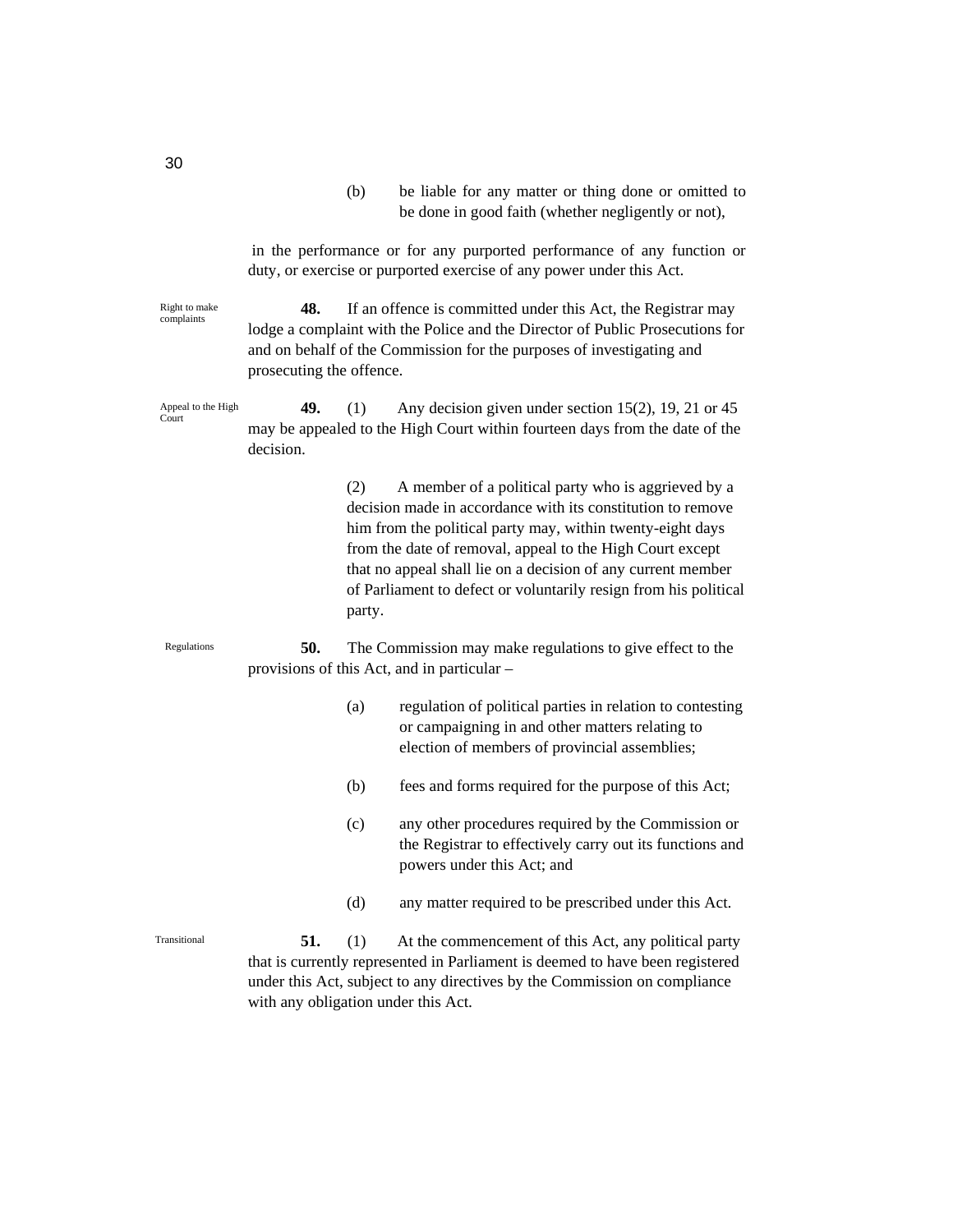(2) At the commencement of this Act, any existing political party (including a political party deemed to have been registered under subsection (1)) shall, within six months, apply for registration.

**52.** The National Parliament (Electoral Provisions) Act (Cap. 87) is amended –

- (a) in section  $28(2)$ , by replacing the full stop at the end of paragraph (h) with ";or" and by adding the following new paragraph –
	- "(i) for members of a political party registered under the Political Parties Act 2009, that the candidate is not selected for nomination by his political party."; and

(b) by repealing section 45.

Consequential amendment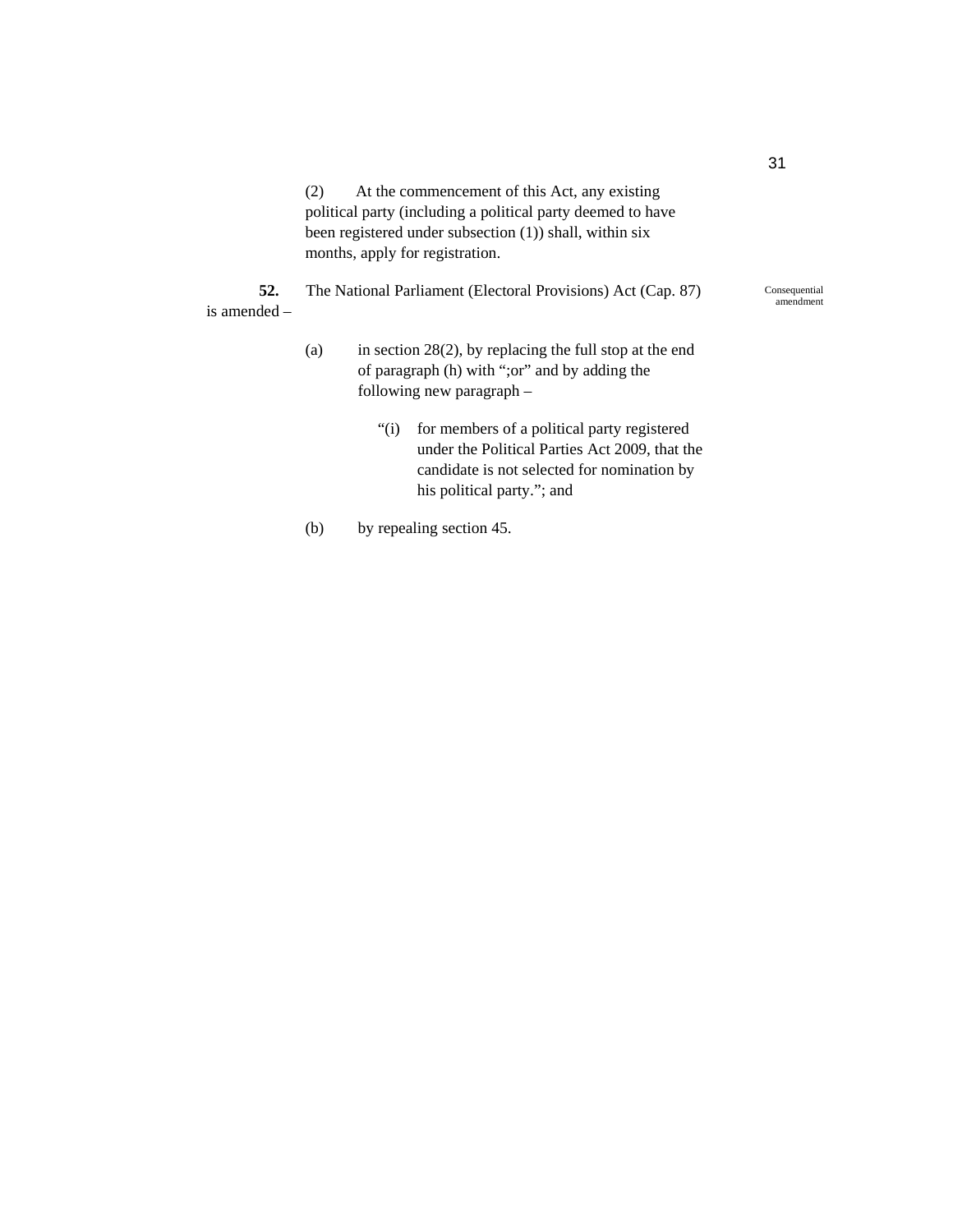#### **SCHEDULE 1**

#### **(section 4)**

#### **APPOINTMENTS OF COMMISSIONERS**

**1.** A Selection Committee ("Committee") is established by this paragraph consisting of the following members –

- (a) the Chairman of the Judicial and Legal Service Commission;
- (b) the Chairman of the Public Service Commission;
- (c) the Chairman of the Leadership Code Commission;
- (d) the Ombudsman.

**2.** The powers of the Committee are –

- (a) to receive and process applications for appointment of commissioners, following a competitive and transparent selection criteria determined by the Committee;
- (b) to approve any appointment to the Commission;
- (c) to revoke such appointments; and
- (d) to re-appoint such commissioners.

**3.** A person is qualified for appointment as a commissioner under this Act if the person –

- (a) is a person of integrity and credibility who would be impartial when performing the functions, duties and powers under this Act; and
- (b) is qualified and a person with high standing and competence in his professional discipline.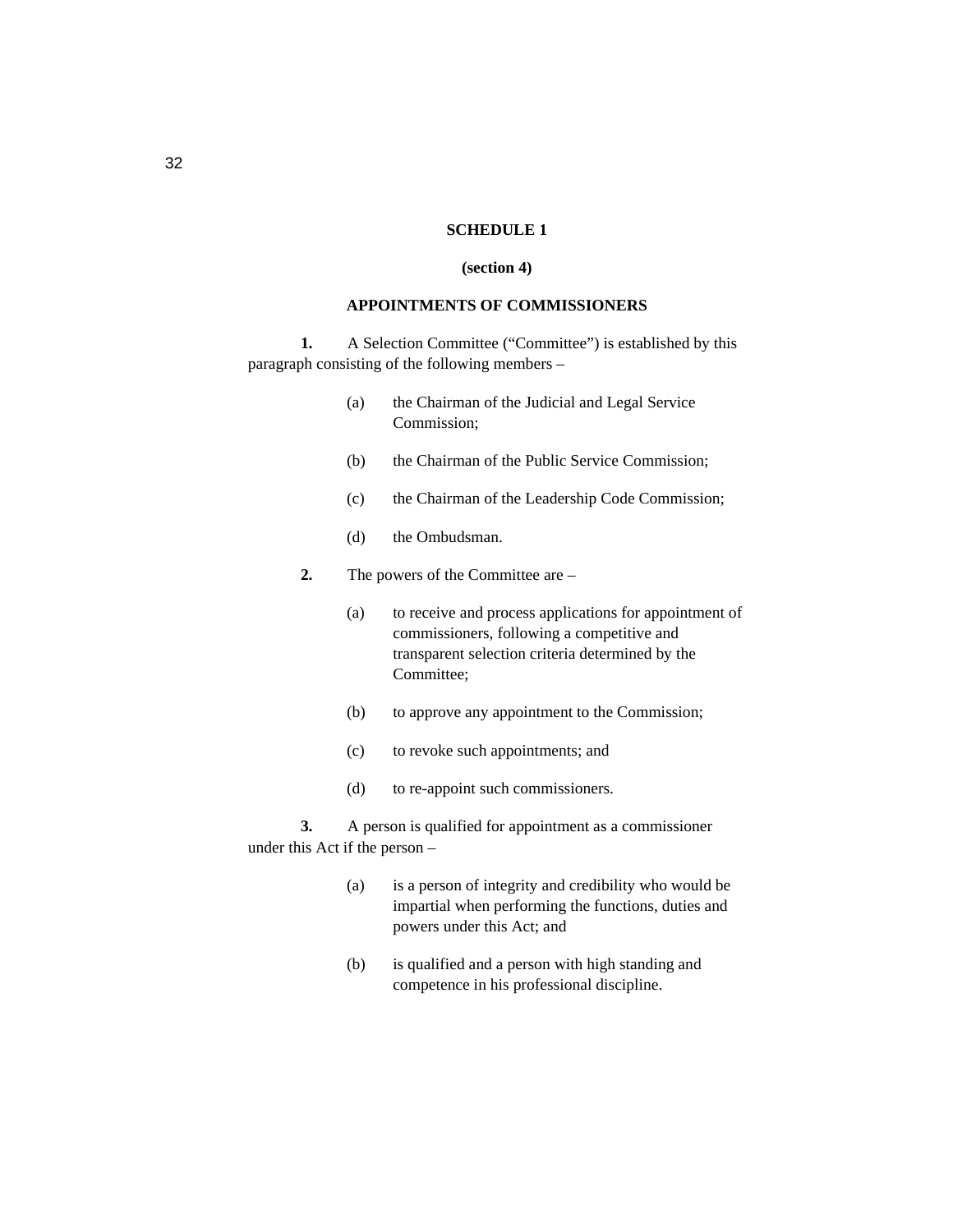**4.** A person may, in writing, apply to the Committee to be appointed a commissioner.

**5.** The members of the Committee are entitled to allowances determined by the Public Service Commission.

**6.** The Committee may regulate its procedures.

# **SCHEDULE 2**

#### **(section 22)**

# **MINIMUM PROVISIONS FOR THE CONSTITUTION AND RULES OF POLITICAL PARTIES**

**1.** Name and objects of the political party

**2.** Office of the political party

**3.** Executive body, including the chief executive officer and other officials or office bearers

**4.** Procedures for the appointment of parliamentary leader, including the appointment of a new parliamentary leader if the leader is not elected a member of Parliament after a general election

**5.** Functions and powers of the executive body

**6.** Membership and entry requirements, including a requirement of signing of a consent form to abide by the constitution and rules of the political party

**7.** Elections or nomination of candidates, including a democratic and transparent process of selection of candidates, including women candidates

**8.** Regulation of its members of Parliament or provincial assembly, including the rules on political party solidarity and voting on its important policies, such as amendments to the National Constitution, budget and other important policies

**9.** Disciplinary powers and procedures for members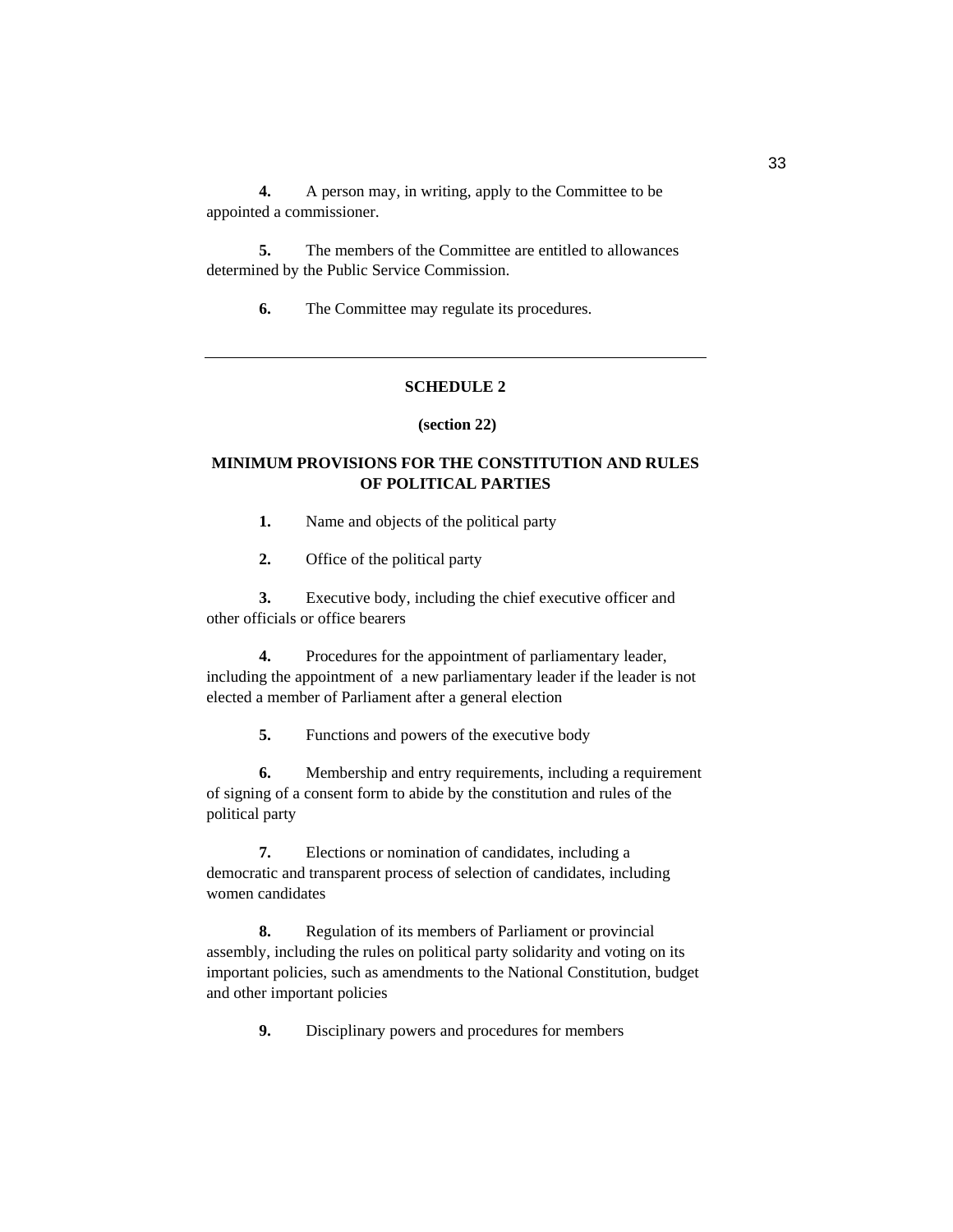|           | 10. | Resignation and removal of members                                                                         |
|-----------|-----|------------------------------------------------------------------------------------------------------------|
|           | 11. | Financial provisions                                                                                       |
|           | 12. | Appointment of an auditor                                                                                  |
|           | 13. | Other administrative provisions to give effect to the<br>development and management of the political party |
|           | 14. | Creation of branch or provincial offices                                                                   |
| divisions | 15. | Creation of other divisions, such as youth and women                                                       |
|           | 16. | Amalgamation rules                                                                                         |

# **SCHEDULE 3**

**(Section 37(1))** 

# **MINIMUM RULES FOR COALITION AGREEMENTS**

# **PART 1 - COALITION AGREEMENT RULES FOR THE GOVERNMENT SIDE**

**1.** The rules contained in this Part shall apply as minimum provisions for incorporation into any Coalition Agreement to be made or adopted by political parties in Government.

**2.** After a general election, the leader of a political party (whether appointed before or after a general election) to a coalition agreement which has won the highest number of seats in Parliament shall be the Leader of the Coalition of Political Parties ("Leader") and, subject to paragraph 8, be nominated as Prime Minister. If the Leader withdraws his nomination as Prime Minister but wishes to remain the Leader, his political party shall select another member of that political party to be nominated the Prime Minister.

**3.** If two or more political parties have equal number of seats in Parliament, all the members of the Coalition of Political Parties shall agree

34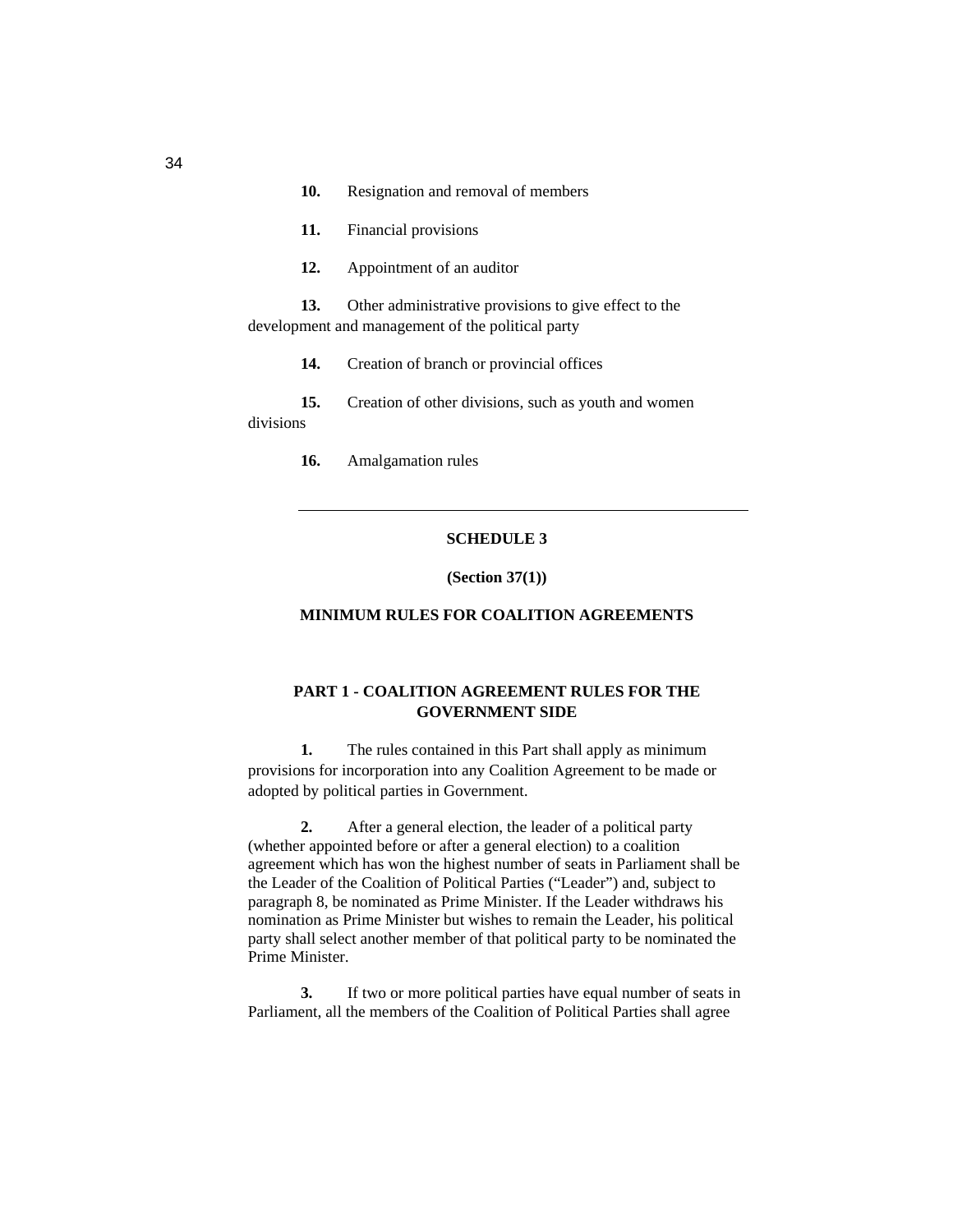to or elect by secret ballot, the member to become the Leader and, notwithstanding paragraph 4, the Deputy Leader of the Coalition.

**4.** Where there are more than two political parties forming a Coalition of Political Parties, the leader of the political party (whether appointed before or after a general election) with the next highest number of seats shall , subject to paragraph 8, be the Deputy Leader of the Coalition of Political Parties.

**5.** There shall be a Coalition Executive comprising the Leader, Deputy Leader and all leaders of the political parties in the Coalition, and where necessary, shall include other members of the political parties to the Coalition. The Coalition Executive shall be the supreme governing body of the Coalition of Political Parties.

**6.** The Leader shall be the chairman of the Coalition Executive and the Deputy Leader shall be the deputy chairman. The Secretary shall be appointed by the Coalition Executive.

**7.** In forming Cabinet, the Leader shall consult the Coalition Executive on the names of Members of Parliament for appointment as Ministers or parliamentary secretaries.

**8.** A Coalition Executive shall not nominate the name of the Leader for appointment as Prime Minister by the Governor General until he has read before the Executive and signs a Coalition Declaration in the form below:

#### *Coalition Declaration*

 *"I, ……… solemnly and sincerely do declare before all political party leaders of this …… Coalition of Political Parties that I shall faithfully serve the Coalition as the Leader of the Coalition, and shall at all times be bound by the rules of the Coalition, and will accept and abide by all lawful resolutions duly passed by the Coalition Executive.* 

*Date:* 

*..................................* 

*Signature"*.

**9.** A Coalition Executive shall not nominate the name of the Deputy Leader for appointment as Deputy Prime Minister until he has made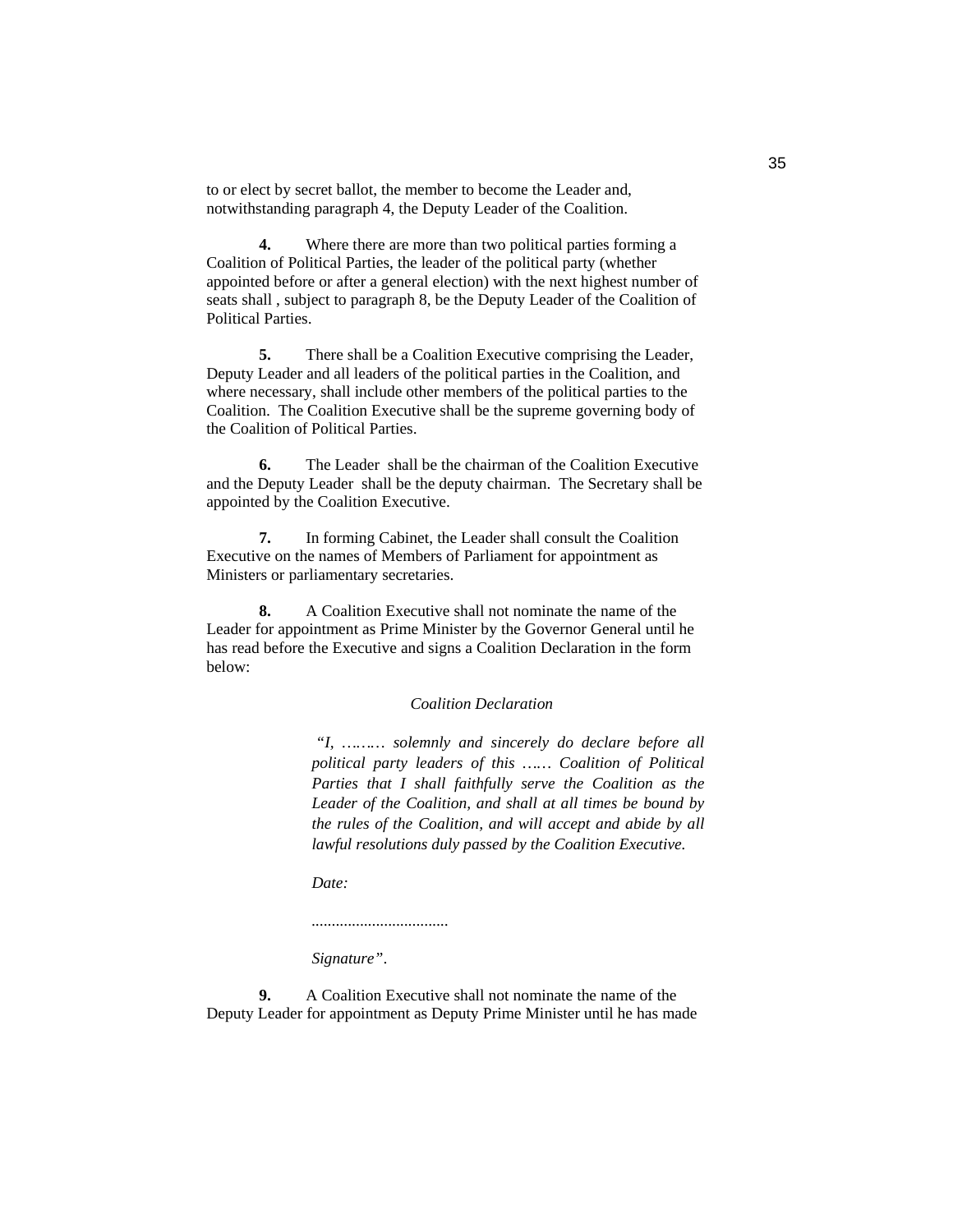a Coalition Declaration in the form in paragraph 8, subject to appropriate modifications.

**10.** Where a political party in the Coalition of Political Parties or the Coalition Executive wish to replace the Coalition Leader or Deputy Leader, the political party or the Coalition Executive shall give not less than ten days' notice to the Leader or Deputy Leader specifying the grievances or complaints. Upon receipt of the notice, the Leader shall convene a meeting of the Coalition Executive, within seven days, to deliberate on the matters stated in the notice.

**11.** For the purposes of paragraph 10, the Leader or Deputy Leader, as the case may be, shall be given fair and reasonable opportunity to respond to grievances or complaints. The Leader or Deputy Leader shall not be present when the Coalition Executive is making deliberations on and delivering its decision. The Coalition Executive may appoint a panel of three members of the Coalition of Political Parties to investigate the grievance or complaints and prepare and submit a report to the Coalition Executive which will hear and determine the grievance or complaints.

**12.** At any meeting held under paragraph 10, where both the Leader and Deputy Leader are not present when a decision is made, the political party with the highest number of seats shall appoint one amongst their leaders to preside at that meeting unless all the members present agree to a member to preside.

**13.** Any policy, strategy and plan which has been adopted, whether wholly or by combination or amalgamation, with or without variations, by the Coalition Executive shall bind and be implemented by the Coalition of Political Parties.

**14.** If a political party to the Coalition changes its leader, the following rules shall apply –

- (a) if the leader of the political party is the Prime Minister, the Prime Minister shall resign as Leader and Prime Minister and the new leader shall be the Leader of the Coalition and be nominated for appointment as Prime Minister, subject to paragraphs 3 and 8;
- (b) if the leader of the political party is the Deputy Leader, the Deputy Leader shall resign as such and the new leader shall become the Deputy Leader on the date the resignation is received by the Leader;

36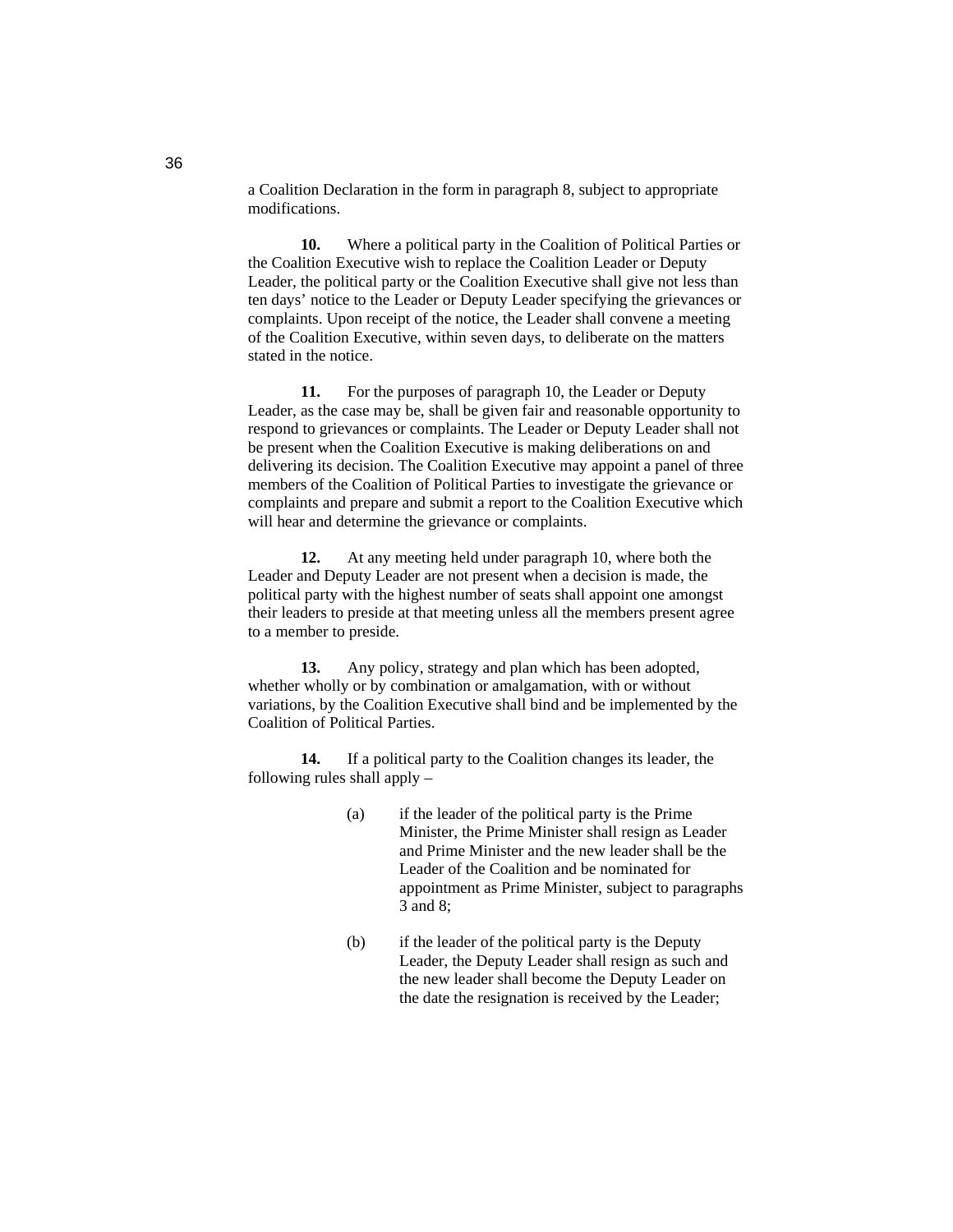(c) in any other case, the new leader shall assume the role of the leader on the date the political party made the decision.

# **PART 2 - COALITION AGREEMENT RULES FOR THE OPPOSITION SIDE**

**1.** The rules contained in this Part shall apply as minimum provisions for incorporation into any Coalition Agreement to be made or adopted by political parties in opposition.

**2.** After a general election, the leader of a political party (whether appointed before or after a general election) to a coalition agreement which has won the highest number of seats in opposition is entitled to be nominated as Leader of the Opposition.

**3.** If two or more political parties have equal number of seats in opposition, all the members of the political parties shall agree to or elect by secret ballot, the member to become the Leader and Deputy Leader of the Opposition.

**4.** Where there are more than two political parties forming an Opposition Coalition, the leader of the political party (whether appointed before or after a general election) with the next highest number shall be the Deputy Leader of Opposition.

**5.** There shall be an executive body of whatever name approved by the Opposition Coalition, comprising all leaders of the political parties in the Opposition Coalition, and where necessary, shall include other members of the political parties to the Opposition Coalition. The executive body shall be the supreme governing body of the Opposition Coalition.

**6.** The Leader of the Opposition shall be the chairman of the executive body and the Deputy Leader of the Opposition shall be the deputy chairman. The Secretary shall be appointed by the executive body.

**7.** In assigning responsibilities to members in opposition, the Leader of Opposition shall consult the executive body.

**8.** Where a political party in the Opposition Coalition or the executive body wish to replace the Leader or Deputy Leader of Opposition, the political party or the executive shall give no less than ten days notice to the Leader or Deputy Leader specifying the grievances or complaints. Upon receipt of the notice, the Leader of Opposition shall convene a meeting of the executive, within seven days, to deliberate on the matters stated in the notice.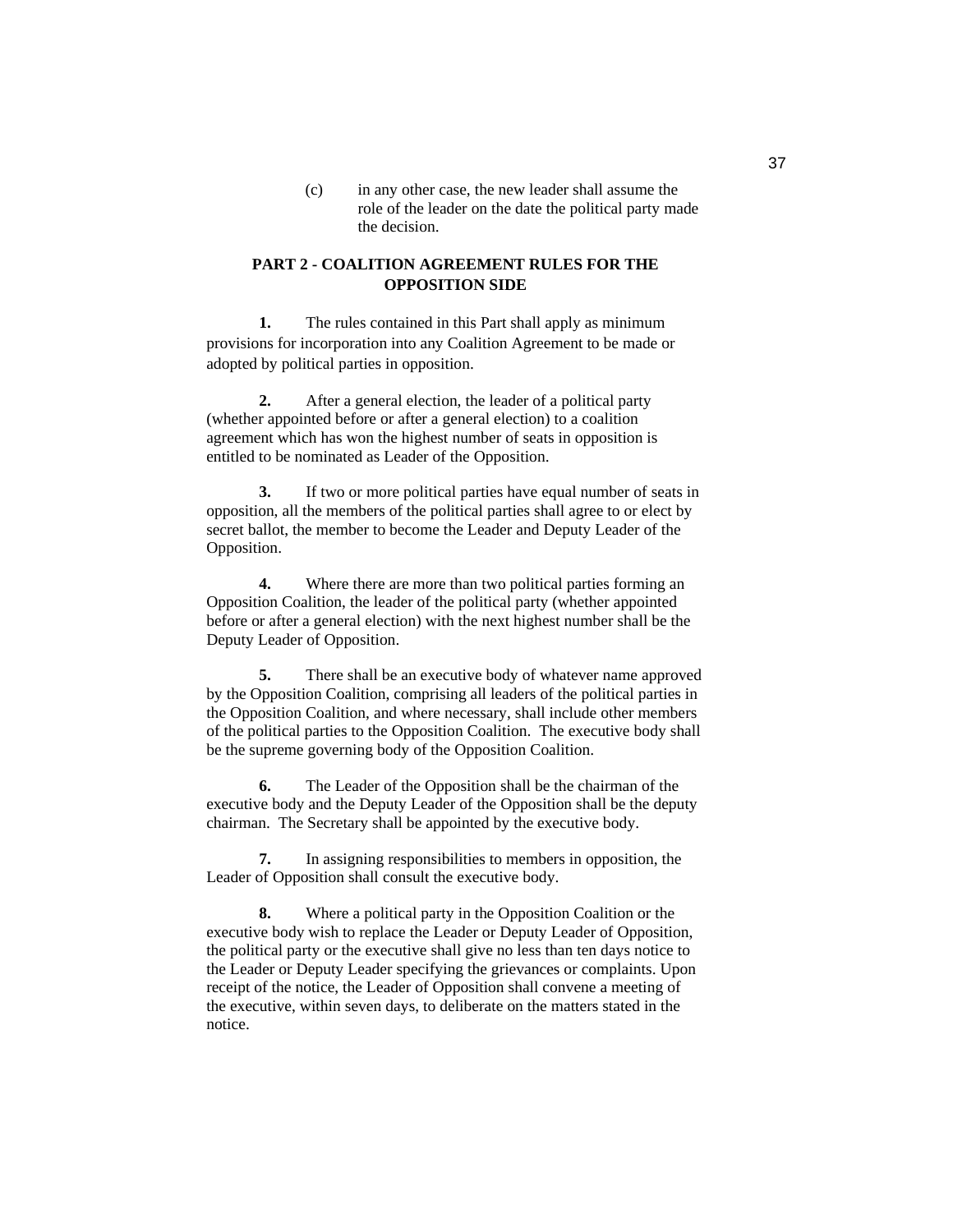**9.** For the purposes of paragraph 10, the Leader or Deputy Leader of Opposition, as the case may be, shall be given fair and reasonable opportunity to respond to grievances or complaints. The Leader or Deputy Leader of Opposition shall not be present when the executive body is making deliberations on and delivering its decision. The executive body may appoint a panel of three members of the Opposition Coalition to investigate the grievance or complaints and prepare and submit a report to the executive body which will hear and determine the grievance or complaints.

**10.** At any meeting held under paragraph 8, where both the Leader and Deputy Leader of Opposition are not present when a decision is made, the political party with the highest number of seats shall appoint one amongst their leaders to preside at that meeting unless all the members present agree to a member to preside.

**11.** If a political party to the Opposition Coalition changes its leader, the following rules shall apply –

- (a) if the leader of the political party is the Leader of Opposition, the Leader of Opposition shall resign and the new leader shall be nominated for appointment as the Leader of Opposition;
- (b) if the leader of the political party is the Deputy Leader of Opposition, the Deputy Leader shall resign as such and the new leader shall be nominated for appointment as the Deputy Leader of Opposition;
- (c) in any other case, the new leader shall assume the role of the leader on the date the political party made the decision.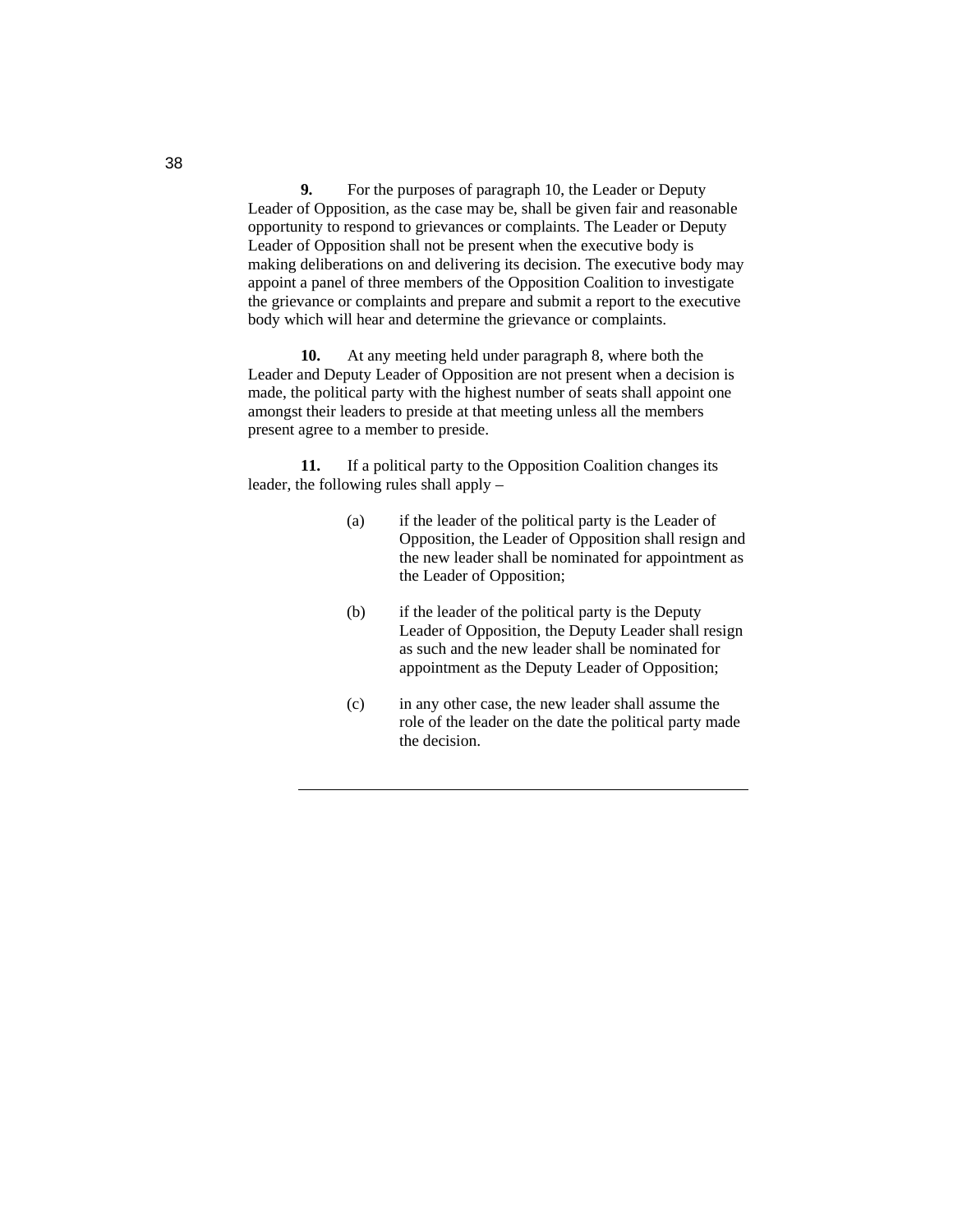#### **POLITICAL PARTIES BILL 2009**

#### **OBJECTS AND REASONS**

The objects of this Bill are –

- (a) to establish a commission to regulate political parties;
- (b) to provide for registration of political parties, including
- the rules for amalgamation of political parties;
- (c) regulate the constitution and rules of political parties;
- (d) to establish a special fund under section 100 of the Constitution for the development of political parties;
- (e) to regulate coalition agreements, and encourage political parties to enter into pre-election coalition agreements;
- (f) to provide for rules for selection of candidates; and
- (g) to regulate campaigns, etc of persons other than political parties and candidates.

# **EXPLANATORY MEMORANDUM**

- **Part 1** deals with preliminary provisions. It sets out the objectives of the proposed Act in relation to the development of political parties and their roles under democratic parliamentary system and the governance of the peoples of Solomon Islands.
- **Part 2** –Provides for the appointment of commissioners of the Political Parties Integrity Commission and officers required for the Administration of the proposed Act. Other provisions deal with the powers and functions of the Commission, meeting procedures, directions and delegation, funding and functions of the Registrar and other officers.
- **Part 3** Provides for the power of the Commission to register political parties and the processes for making applications and amalgamation of parties. Other provisions deal with the register, review of list of parties and removal of parties from the register.
- **Part 4** provides for the minimum requirements for political parties constitutions and rules. The minimum age for membership is 18 years. It provides for a minimum percentage of women candidates